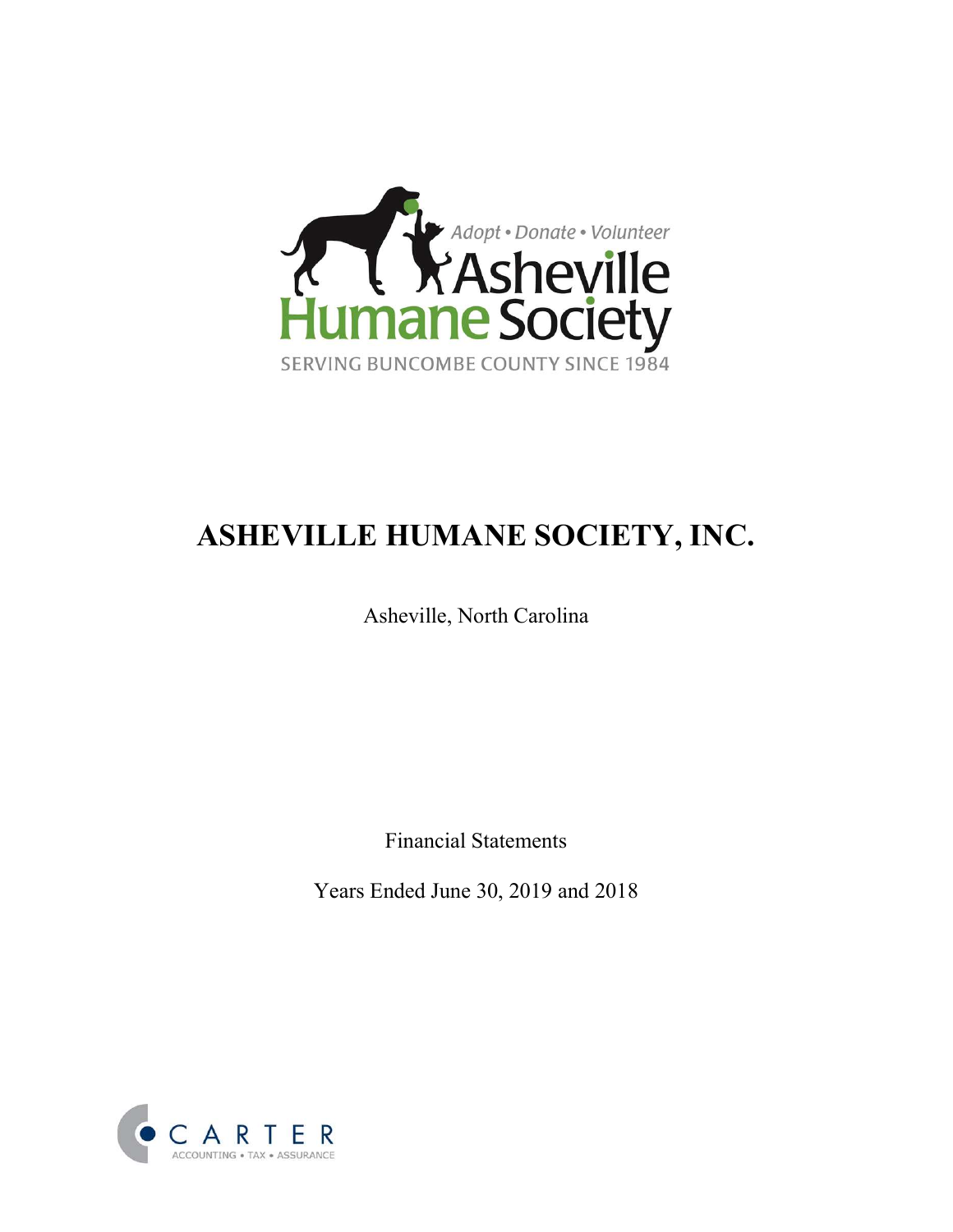#### **OFFICERS**

Kim Evans Murphy Fletcher Amy Smith Ann Barron

Chair Vice-Chair Treasurer Secretary

#### BOARD OF DIRECTORS

Kim Brophey Nan Cole Kristen Collins Bray Creech Jacqui Friedrich Ron Gallaway

Carla Henry Joe Luna Robin Ramsey Dr. Anne Peden Symonds Theresa Trebon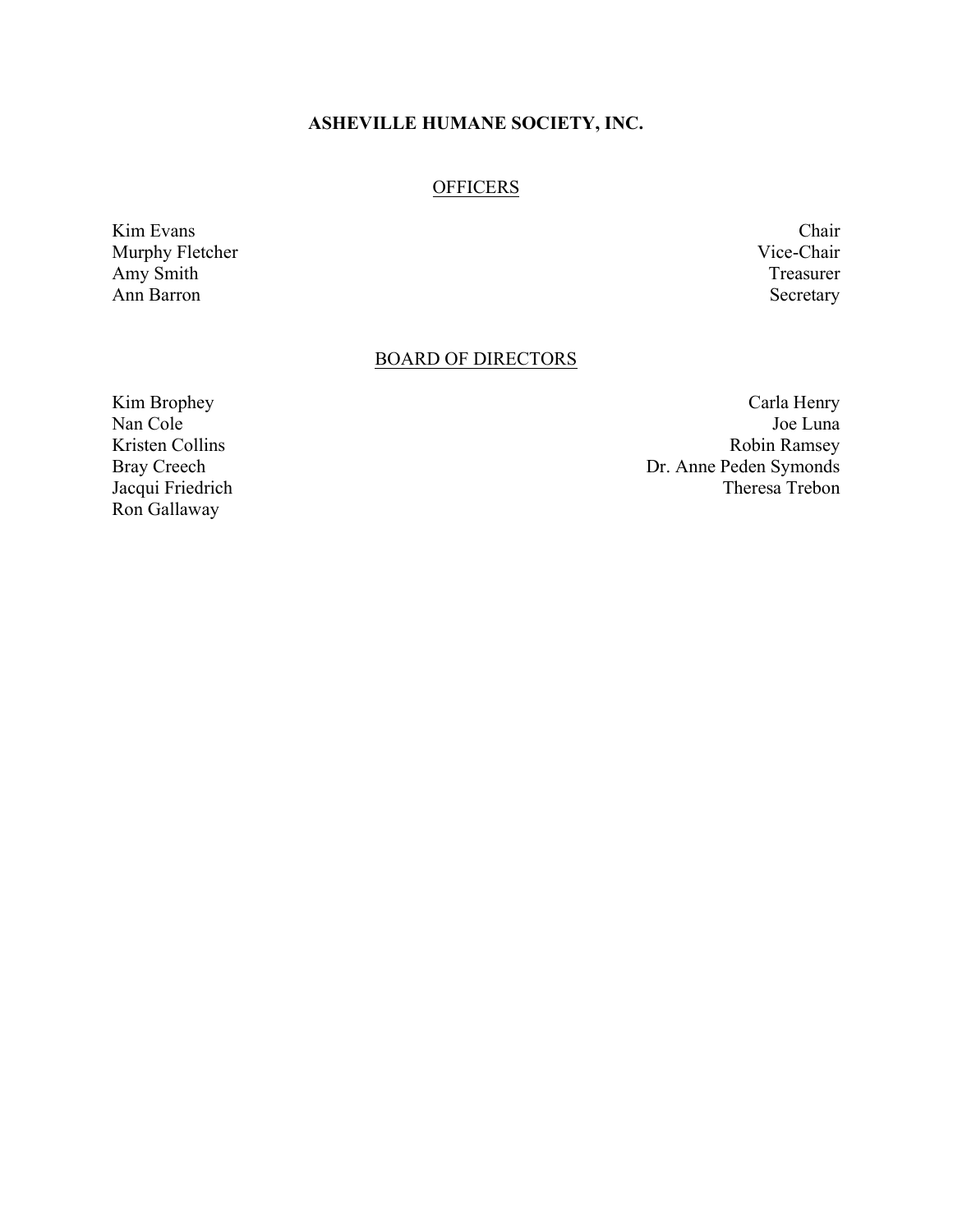# TABLE OF CONTENTS

Page

| <b>INDEPENDENT AUDITORS' REPORT</b>     | $1-2$          |
|-----------------------------------------|----------------|
| <b>FINANCIAL STATEMENTS</b>             |                |
| <b>Statements of Financial Position</b> | 3              |
| Statement of Activities - 2019          | $\overline{4}$ |
| Statement of Activities - 2018          | 5              |
| Statement of Functional Expenses - 2019 | 6              |
| Statement of Functional Expenses - 2018 | 7              |
| <b>Statements of Cash Flows</b>         | 8              |
| Notes to Financial Statements           | $9 - 21$       |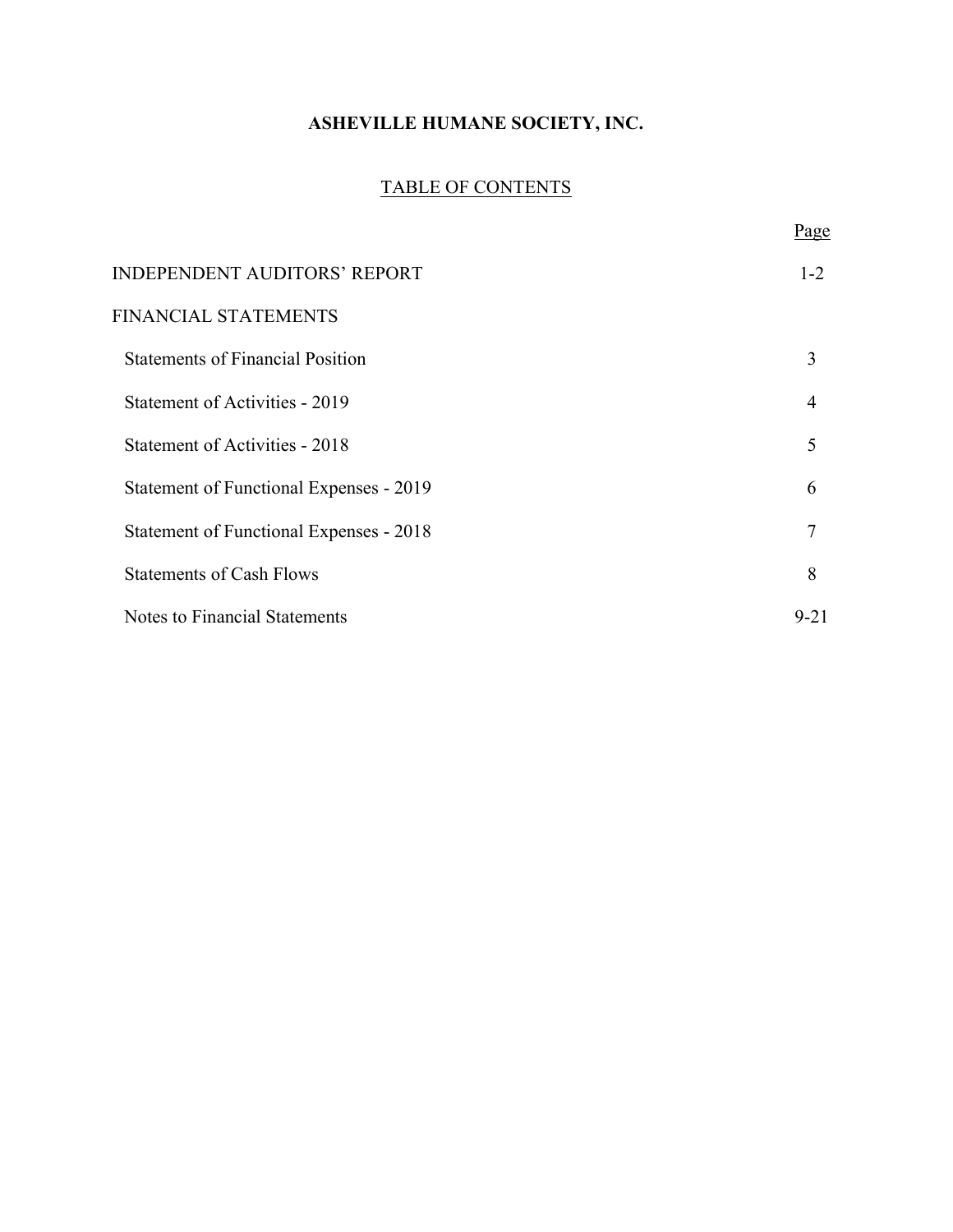

#### INDEPENDENT AUDITORS' REPORT

To the Board of Directors Asheville Humane Society, Inc.

We have audited the accompanying financial statements of Asheville Humane Society, Inc. (a nonprofit organization), which comprise the statements of financial position as of June 30, 2019 and 2018, and the related statements of activities, functional expenses, and cash flows for the years then ended, and the related notes to the financial statements.

#### Management's Responsibility for the Financial Statements

Management is responsible for the preparation and fair presentation of these financial statements in accordance with accounting principles generally accepted in the United States of America; this includes the design, implementation, and maintenance of internal control relevant to the preparation and fair presentation of financial statements that are free from material misstatement, whether due to fraud or error.

#### Auditors' Responsibility

Our responsibility is to express an opinion on these financial statements based on our audits. We conducted our audits in accordance with auditing standards generally accepted in the United States of America. Those standards require that we plan and perform the audit to obtain reasonable assurance about whether the financial statements are free from material misstatement.

An audit involves performing procedures to obtain audit evidence about the amounts and disclosures in the financial statements. The procedures selected depend on the auditors' judgment, including the assessment of the risks of material misstatement of the financial statements, whether due to fraud or error. In making those risk assessments, the auditor considers internal control relevant to the entity's preparation and fair presentation of the financial statements in order to design audit procedures that are appropriate in the circumstances, but not for the purpose of expressing an opinion on the effectiveness of the entity's internal control. Accordingly, we express no such opinion. An audit also includes evaluating the appropriateness of accounting policies used and the reasonableness of significant accounting estimates made by management, as well as evaluating the overall presentation of the financial statements.

We believe that the audit evidence we have obtained is sufficient and appropriate to provide a basis for our audit opinion.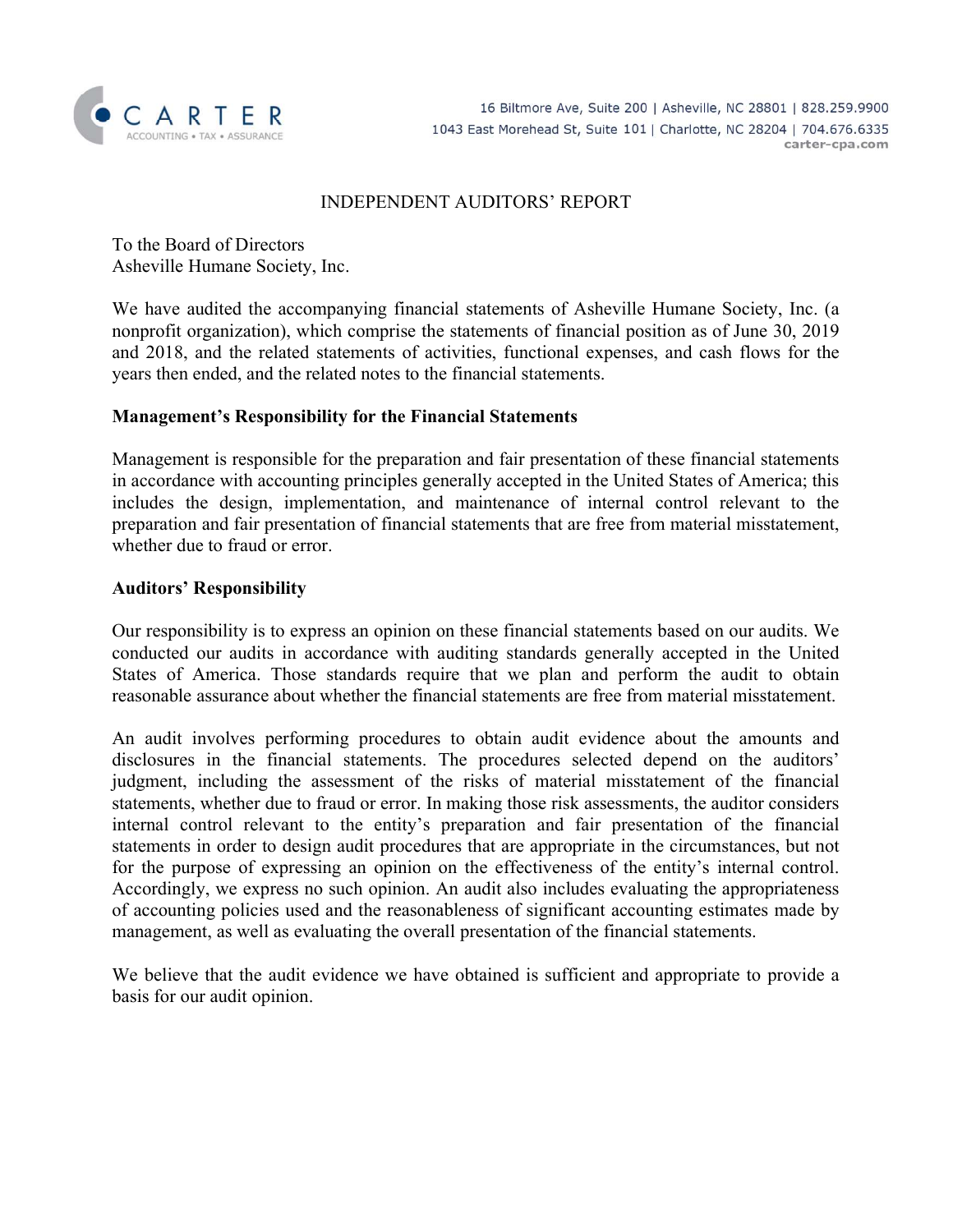To the Board of Directors Asheville Humane Society, Inc. Page 2

#### Opinion

In our opinion, the financial statements referred to above present fairly, in all material respects, the financial position of Asheville Humane Society, Inc. as of June 30, 2019 and 2018, and the changes in its net assets and its cash flows for the years then ended in accordance with accounting principles generally accepted in the United States of America.

CAMER, P.C.

Asheville, North Carolina December 4, 2019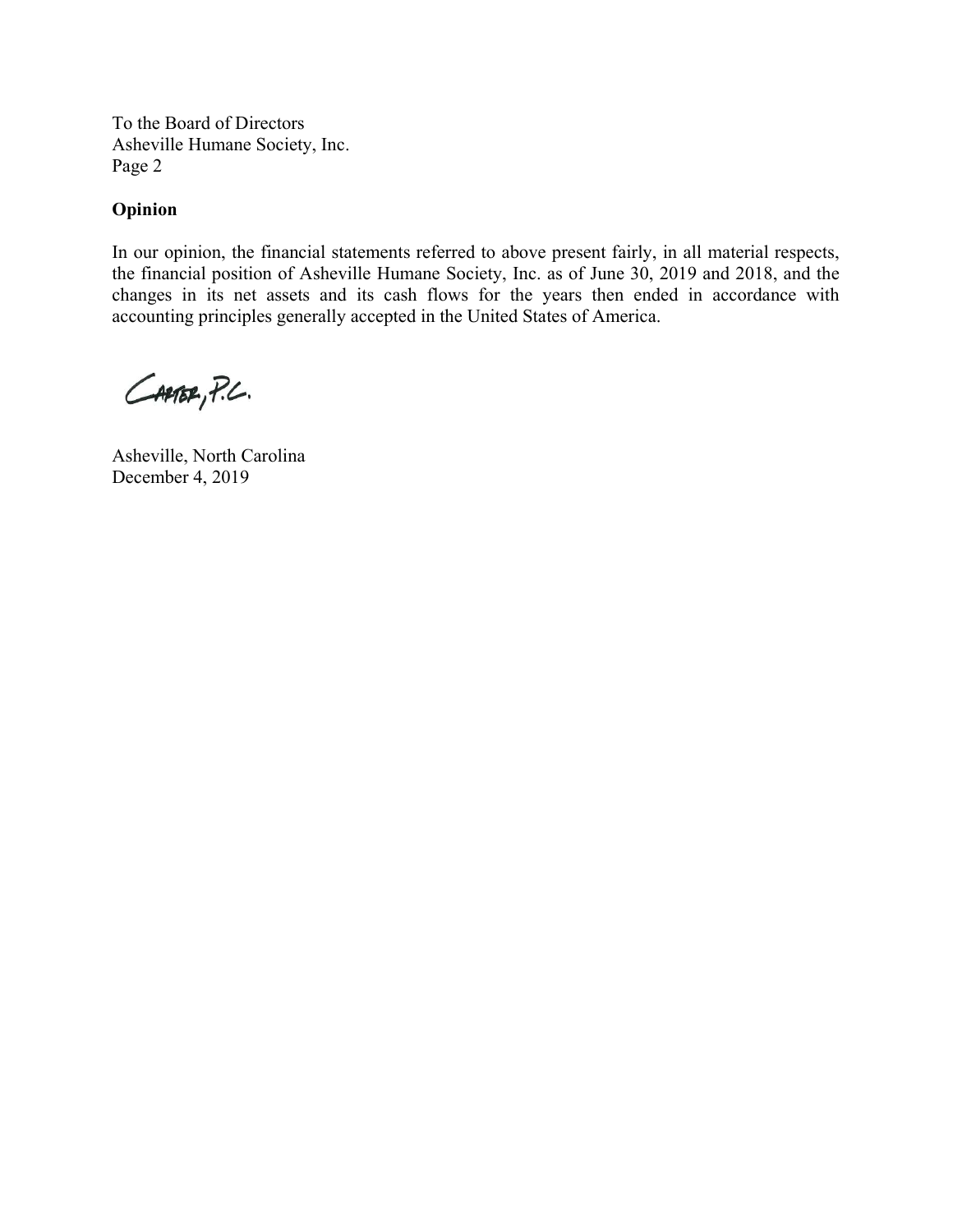#### Statements of Financial Position June 30, 2019 and 2018

|                                                        |    | 2019      |              | 2018      |
|--------------------------------------------------------|----|-----------|--------------|-----------|
| <b>Assets</b>                                          |    |           |              |           |
| Current assets:                                        |    |           |              |           |
| Cash and equivalents:                                  |    |           |              |           |
| Unrestricted                                           | \$ | 512,421   | \$           | 691,342   |
| Designated                                             |    | 250,394   |              | 200,085   |
| Short-term investments                                 |    | 254,871   |              | 252,008   |
| Accounts receivable                                    |    | 11,128    |              | 11,816    |
| Promises to give, current portion                      |    |           |              | 5,650     |
| Grants receivable, current portion                     |    | 40,000    |              | 40,000    |
| Prepaid expenses                                       |    | 39,868    |              | 39,672    |
| Inventories                                            |    | 2,752     |              | 6,593     |
| Total current assets                                   |    | 1,111,434 |              | 1,247,166 |
| Promises to give, net of current portion               |    |           |              | 5,000     |
| Grants receivable, net of current portion              |    |           |              | 40,000    |
| Beneficial interest in endowment funds                 |    | 46,904    |              | 45,917    |
| Property and equipment, net                            |    | 2,553,711 |              | 2,674,149 |
| Total assets                                           | S. | 3,712,049 | S            | 4,012,232 |
| <b>Liabilities and net assets</b>                      |    |           |              |           |
| Current liabilities:                                   |    |           |              |           |
| Current portion of obligation under capital lease      | \$ | 6,058     | $\mathbb{S}$ | 5,749     |
| Accounts payable                                       |    | 20,638    |              | 32,392    |
| Accrued liabilities                                    |    | 48,262    |              | 38,428    |
| Accrued compensated absences                           |    | 38,268    |              | 32,770    |
| Total current liabilities                              |    | 113,226   |              | 109,339   |
| Obligation under capital lease, net of current portion |    | 6,379     |              | 12,434    |
| <b>Total liabilities</b>                               |    | 119,605   |              | 121,773   |
| Net assets:                                            |    |           |              |           |
| Without donor restrictions                             |    | 3,088,423 |              | 3,261,783 |
| With donor restrictions                                |    | 504,021   |              | 628,676   |
| Total net assets                                       |    | 3,592,444 |              | 3,890,459 |
| Total liabilities and net assets                       | \$ | 3,712,049 | \$           | 4,012,232 |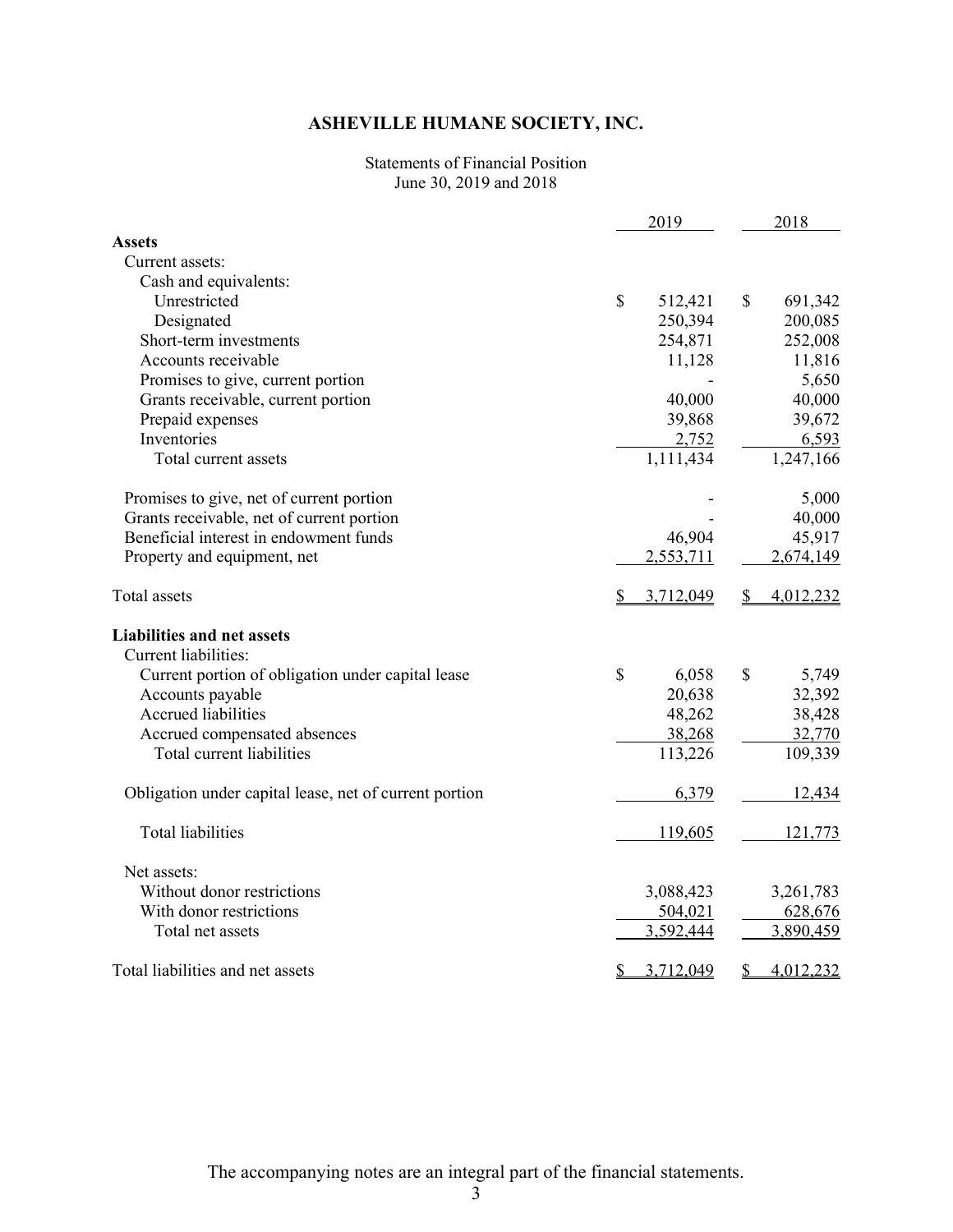### Statement of Activities Year Ended June 30, 2019

|                                                                   | Without         | With          |                 |
|-------------------------------------------------------------------|-----------------|---------------|-----------------|
|                                                                   | Donor           | Donor         |                 |
|                                                                   | Restrictions    | Restrictions  | Total           |
| <b>Revenues and other support</b>                                 |                 |               |                 |
| Contributions and grants                                          | \$<br>1,366,289 | \$<br>260,127 | 1,626,416<br>\$ |
| Local government contract revenue                                 | 948,000         |               | 948,000         |
| Special events                                                    | 182,258         |               | 182,258         |
| Program service revenue                                           | 158,255         |               | 158,255         |
| In-kind contributions                                             | 255,935         |               | 255,935         |
| <b>Sales</b>                                                      | 34,258          |               | 34,258          |
| Other income                                                      | 592             |               | 592             |
| Interest income                                                   | 4,364           |               | 4,364           |
| Net assets released from restrictions                             | 384,782         | (384, 782)    |                 |
| Total revenues and other support                                  | 3,334,733       | (124, 655)    | 3,210,078       |
| <b>Expenses</b>                                                   |                 |               |                 |
| Program services                                                  | 2,907,227       |               | 2,907,227       |
| Supporting services                                               | 601,711         |               | 601,711         |
| Total expenses                                                    | 3,508,938       |               | 3,508,938       |
| Decrease in net assets before                                     |                 |               |                 |
| investment activity                                               | (174,205)       | (124, 655)    | (298, 860)      |
| <b>Investment activity</b><br>Net gains on beneficial interest in |                 |               |                 |
| endowment funds                                                   | 845             |               | 845             |
| Decrease in net assets                                            | (173,360)       | (124, 655)    | (298, 015)      |
| Net assets at beginning of year                                   | 3,261,783       | 628,676       | 3,890,459       |
| Net assets at end of year                                         | 3,088,423       | 504,021       | 3,592,444       |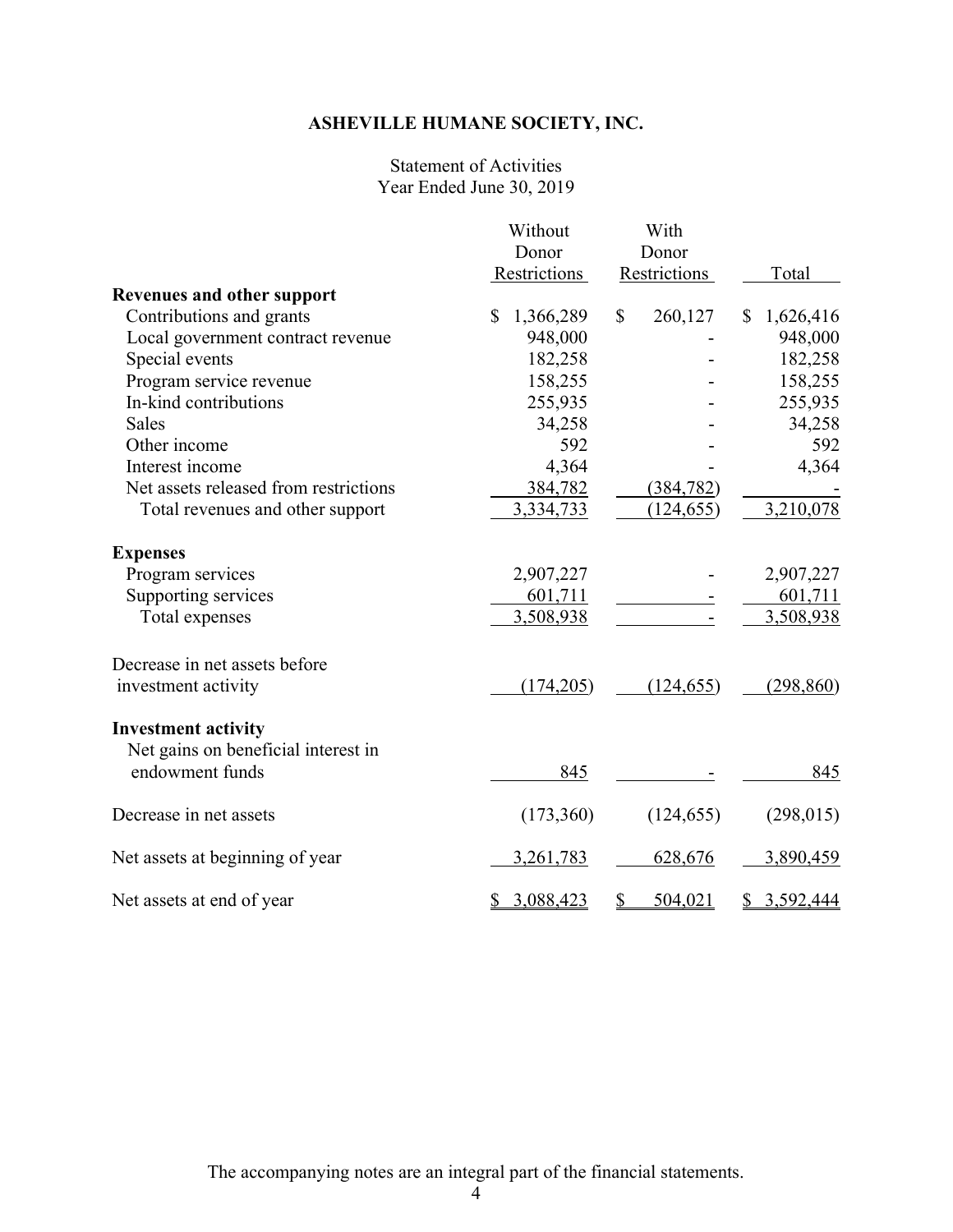#### Statement of Activities Year Ended June 30, 2018

|                                                                            | Without         | With                    |                 |
|----------------------------------------------------------------------------|-----------------|-------------------------|-----------------|
|                                                                            | Donor           | Donor                   |                 |
|                                                                            | Restrictions    | Restrictions            | Total           |
| <b>Revenues and other support</b>                                          |                 |                         |                 |
| Contributions and grants                                                   | \$<br>1,151,553 | $\mathbb{S}$<br>408,067 | 1,559,620<br>\$ |
| Local government contract revenue                                          | 948,000         |                         | 948,000         |
| Special events                                                             | 198,590         |                         | 198,590         |
| Program service revenue                                                    | 205,606         |                         | 205,606         |
| In-kind contributions                                                      | 293,192         |                         | 293,192         |
| <b>Sales</b>                                                               | 40,749          |                         | 40,749          |
| Other income                                                               | 361             |                         | 361             |
| Interest income                                                            | 2,137           |                         | 2,137           |
| Net assets released from restrictions                                      | 286,612         | (286, 612)              |                 |
| Total revenues and other support                                           | 3,126,800       | 121,455                 | 3,248,255       |
| <b>Expenses</b>                                                            |                 |                         |                 |
| Program services                                                           | 2,634,153       |                         | 2,634,153       |
| Supporting services                                                        | 652,871         |                         | 652,871         |
| Total expenses                                                             | 3,287,024       |                         | 3,287,024       |
| Increase (decrease) in net assets                                          |                 |                         |                 |
| before investment activity                                                 | (160, 224)      | 121,455                 | (38,769)        |
| <b>Investment activity</b><br>Net gains (losses) on beneficial interest in |                 |                         |                 |
| endowment funds                                                            | (42)            | 2,573                   | 2,531           |
| Increase (decrease) in net assets                                          | (160, 266)      | 124,028                 | (36, 238)       |
| Net assets at beginning of year                                            | 3,422,049       | 504,648                 | 3,926,697       |
| Net assets at end of year                                                  | 3,261,783<br>\$ | 628,676<br>\$           | 3,890,459<br>\$ |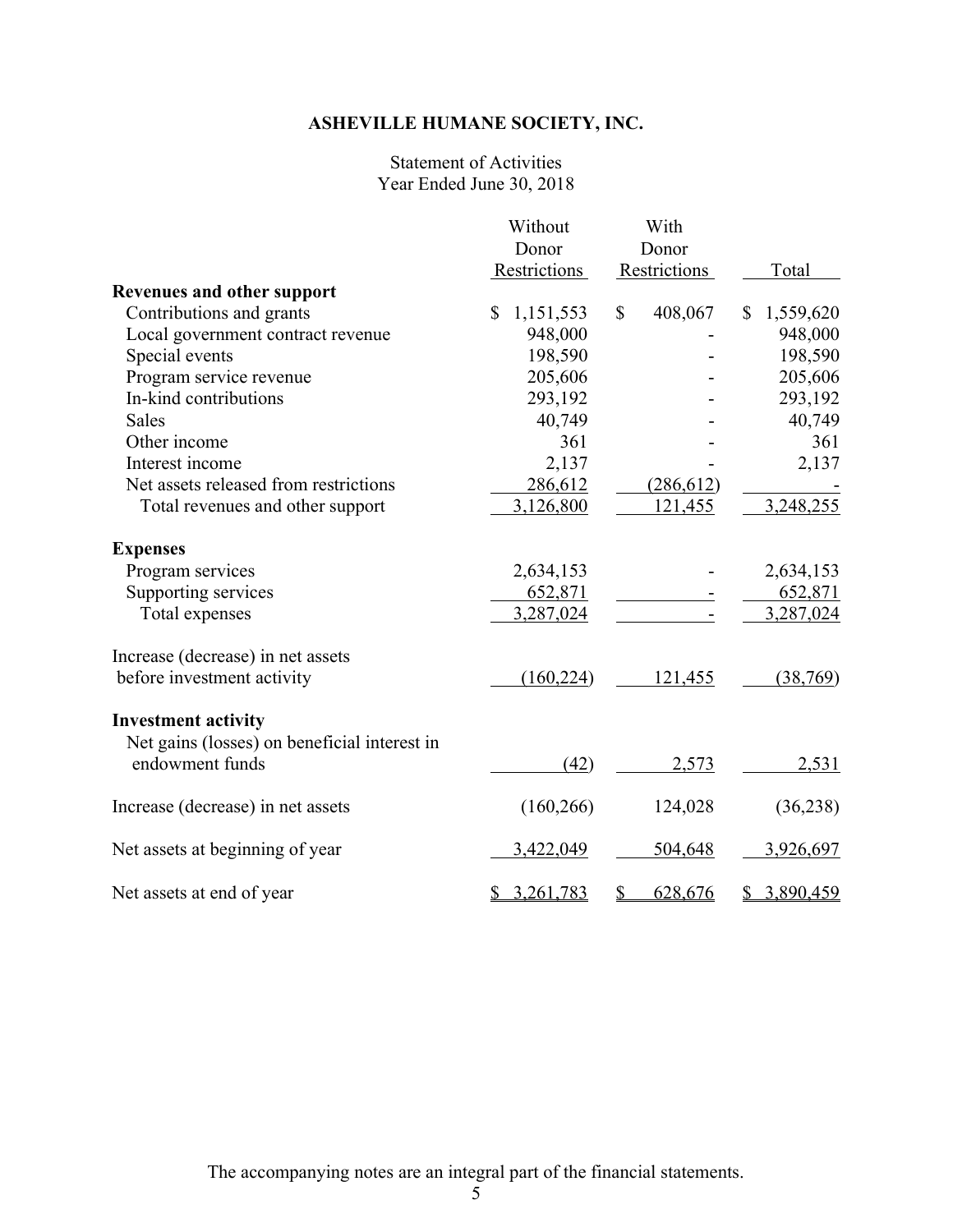#### Statement of Functional Expenses Year Ended June 30, 2019

|                                                       |                                       | <b>Supporting Services</b> |                           |                |                             |              |                                 |              |                                 |
|-------------------------------------------------------|---------------------------------------|----------------------------|---------------------------|----------------|-----------------------------|--------------|---------------------------------|--------------|---------------------------------|
|                                                       | Program<br>Services                   |                            | Management<br>and General |                | Fundraising                 |              | Total<br>Supporting<br>Services |              | Total                           |
| Salaries and wages<br>Payroll taxes<br>Other benefits | \$<br>1,493,773<br>114,112<br>168,820 | \$                         | 26,869<br>932<br>6,070    | \$             | 239,929<br>17,861<br>34,979 | $\mathbb{S}$ | 266,798<br>18,793<br>41,049     | $\mathbb{S}$ | 1,760,571<br>132,905<br>209,869 |
| Total personnel costs                                 | 1,776,705                             |                            | 33,871                    |                | 292,769                     |              | 326,640                         |              | 2,103,345                       |
| Program costs:                                        |                                       |                            |                           |                |                             |              |                                 |              |                                 |
| Food for animals                                      | 113,425                               |                            |                           |                |                             |              |                                 |              | 113,425                         |
| Veterinary services<br>Medical/program                | 284,057                               |                            |                           |                |                             |              |                                 |              | 284,057                         |
| supplies                                              | 264,186                               |                            |                           |                |                             |              |                                 |              | 264,186                         |
| Spay/neuter surgery                                   | 34,286                                |                            |                           |                |                             |              |                                 |              | 34,286                          |
| Advertising                                           | 18,275                                |                            | 2,099                     |                | 11,261                      |              | 13,360                          |              | 31,635                          |
| Bank/credit card charges                              | 13,003                                |                            | 975                       |                | 7,503                       |              | 8,478                           |              | 21,481                          |
| Computer/information                                  |                                       |                            |                           |                |                             |              |                                 |              |                                 |
| services                                              | 11,810                                |                            | 1,728                     |                | 37,949                      |              | 39,677                          |              | 51,487                          |
| Cost of sales                                         | 28,209                                |                            | 544                       |                |                             |              | 544                             |              | 28,753                          |
| Depreciation                                          | 111,755                               |                            | 14,003                    |                | 6,002                       |              | 20,005                          |              | 131,760                         |
| Dues/licenses/permits                                 | 1,959                                 |                            | 907                       |                | 455                         |              | 1,362                           |              | 3,321                           |
| Event expenses                                        | 266                                   |                            |                           |                | 54,982                      |              | 54,982                          |              | 55,248                          |
| Insurance                                             | 42,805                                |                            | 2,783                     |                | 1,719                       |              | 4,502                           |              | 47,307                          |
| Meals and entertainment                               | 2,942                                 |                            | 1,183                     |                | 1,377                       |              | 2,560                           |              | 5,502                           |
| Miscellaneous                                         | 11,055                                |                            | 218                       |                | 641                         |              | 859                             |              | 11,914                          |
| Occupancy costs                                       | 80,868                                |                            | 391                       |                | 708                         |              | 1,099                           |              | 81,967                          |
| Office supplies                                       | 3,981                                 |                            | 9,613                     |                | 1,199                       |              | 10,812                          |              | 14,793                          |
| Printing/production/postage                           | 653                                   |                            | 1,162                     |                | 84,362                      |              | 85,524                          |              | 86,177                          |
| Professional services                                 | 66,478                                |                            | 14,962                    |                |                             |              | 14,962                          |              | 81,440                          |
| Seminars and education                                | 8,836                                 |                            | 3,117                     |                | 4,626                       |              | 7,743                           |              | 16,579                          |
| Staff/donor appreciation                              | 2,876                                 |                            | 1,206                     |                |                             |              | 1,206                           |              | 4,082                           |
| Telephone/communications                              | 13,098                                |                            | 215                       |                | 3,376                       |              | 3,591                           |              | 16,689                          |
| Travel mileage                                        | 7,120                                 |                            | 798                       |                | 2,968                       |              | 3,766                           |              | 10,886                          |
| Vehicle expenses                                      | 8,579                                 |                            |                           |                | 39                          |              | 39                              |              | 8,618                           |
| Total expenses                                        | \$<br>2,907,227                       | \$                         | 89,775                    | $\overline{2}$ | 511,936                     | \$           | 601,711                         | \$           | 3,508,938                       |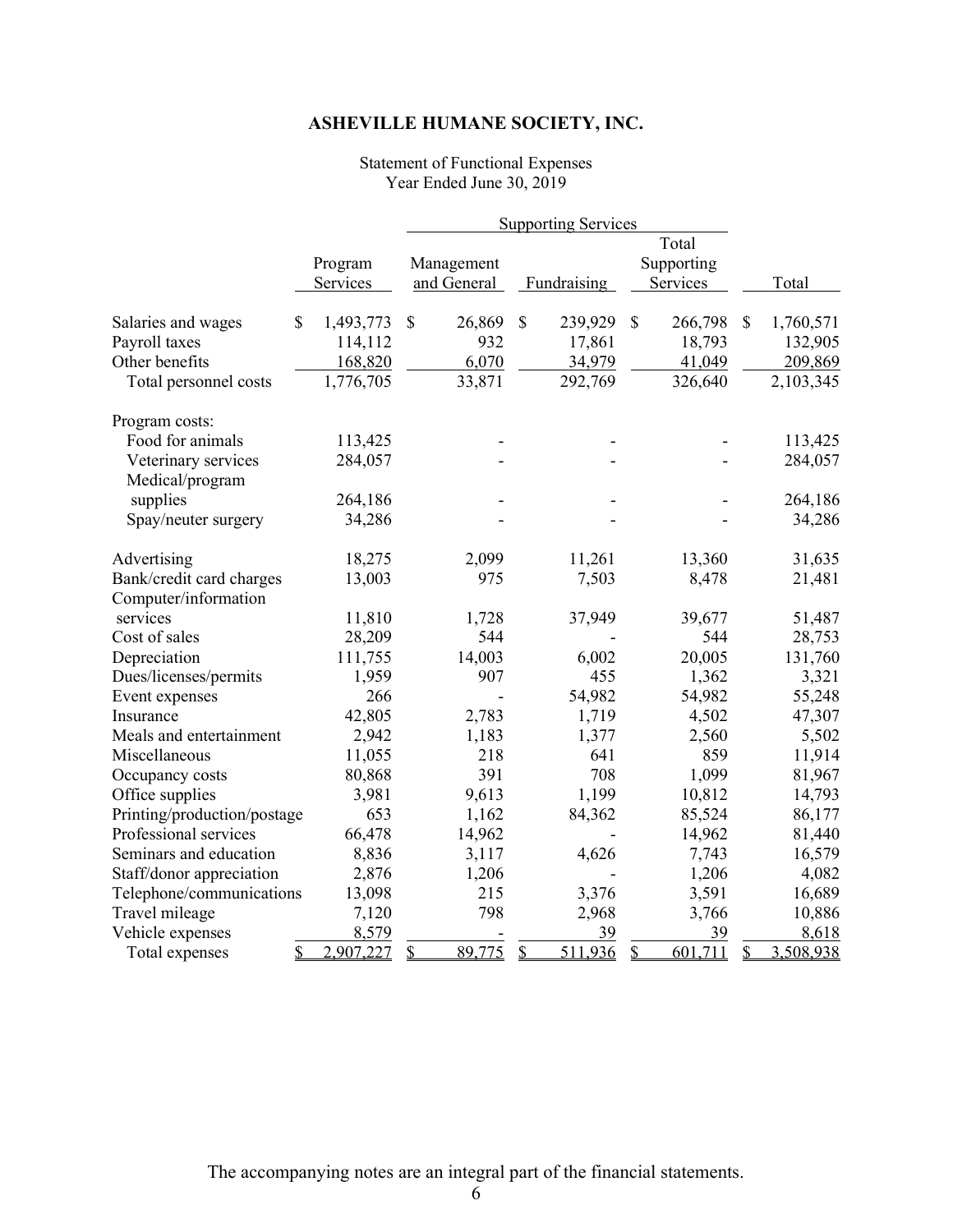#### Statement of Functional Expenses Year Ended June 30, 2018

|                                         |                           | <b>Supporting Services</b> |                           |                        |                   |               |                                 |                            |
|-----------------------------------------|---------------------------|----------------------------|---------------------------|------------------------|-------------------|---------------|---------------------------------|----------------------------|
|                                         | Program<br>Services       |                            | Management<br>and General |                        | Fundraising       |               | Total<br>Supporting<br>Services | Total                      |
| Salaries and wages<br>Payroll taxes     | \$<br>1,266,889<br>99,490 | $\mathcal{S}$              | 42,007<br>2,541           | \$                     | 246,496<br>18,700 | $\mathcal{S}$ | 288,503<br>21,241               | \$<br>1,555,392<br>120,731 |
| Other benefits<br>Total personnel costs | 162,111<br>1,528,490      |                            | 3,745<br>48,293           |                        | 33,436<br>298,632 |               | 37,181<br>346,925               | 199,292<br>1,875,415       |
|                                         |                           |                            |                           |                        |                   |               |                                 |                            |
| Program costs:<br>Food for animals      | 93,902                    |                            |                           |                        |                   |               |                                 | 93,902                     |
|                                         |                           |                            |                           |                        |                   |               |                                 |                            |
| Veterinary services<br>Medical/program  | 361,037                   |                            |                           |                        |                   |               |                                 | 361,037                    |
| supplies                                | 244,972                   |                            |                           |                        |                   |               |                                 | 244,972                    |
| Spay/neuter surgery                     | 42,182                    |                            |                           |                        |                   |               |                                 | 42,182                     |
| Other                                   | 4,214                     |                            |                           |                        |                   |               |                                 | 4,214                      |
| Advertising                             | 23,073                    |                            | 1,725                     |                        | 14,318            |               | 16,043                          | 39,116                     |
| Bank/credit card charges                | 6,699                     |                            | 795                       |                        | 14,240            |               | 15,035                          | 21,734                     |
| Computer/information                    |                           |                            |                           |                        |                   |               |                                 |                            |
| services                                | 21,140                    |                            | 1,293                     |                        | 37,244            |               | 38,537                          | 59,677                     |
| Cost of sales                           | 23,831                    |                            |                           |                        |                   |               |                                 | 23,831                     |
| Depreciation                            | 111,587                   |                            | 15,014                    |                        | 10,009            |               | 25,023                          | 136,610                    |
| Dues/licenses/permits                   | 745                       |                            | 1,026                     |                        | 315               |               | 1,341                           | 2,086                      |
| Event expenses                          | 2,583                     |                            |                           |                        | 58,646            |               | 58,646                          | 61,229                     |
| Insurance                               | 34,115                    |                            | 2,215                     |                        | 4,501             |               | 6,716                           | 40,831                     |
| Meals and entertainment                 | 3,218                     |                            | 148                       |                        | 28                |               | 176                             | 3,394                      |
| Miscellaneous                           | 5,620                     |                            | 392                       |                        | 1,705             |               | 2,097                           | 7,717                      |
| Occupancy costs                         | 61,860                    |                            | 762                       |                        | 954               |               | 1,716                           | 63,576                     |
| Office supplies                         | 4,221                     |                            | 2,989                     |                        | 1,502             |               | 4,491                           | 8,712                      |
| Printing/production/postage             | 3,186                     |                            | 702                       |                        | 109,045           |               | 109,747                         | 112,933                    |
| Professional services                   | 18,985                    |                            | 15,491                    |                        | 1,788             |               | 17,279                          | 36,264                     |
| Seminars and education                  | 4,329                     |                            | 375                       |                        | 3,270             |               | 3,645                           | 7,974                      |
| Staff/donor appreciation                | 1,508                     |                            | 1,019                     |                        | 72                |               | 1,091                           | 2,599                      |
| Telephone/communications                | 13,967                    |                            | 215                       |                        | 3,930             |               | 4,145                           | 18,112                     |
| Travel mileage                          | 5,449                     |                            | 175                       |                        | 43                |               | 218                             | 5,667                      |
| Vehicle expenses                        | 13,240                    |                            |                           |                        |                   |               |                                 | 13,240                     |
| Total expenses                          | \$<br>2,634,153           | \$                         | 92,629                    | $\mathbf{\mathcal{S}}$ | 560,242           | \$            | 652,871                         | \$<br>3,287,024            |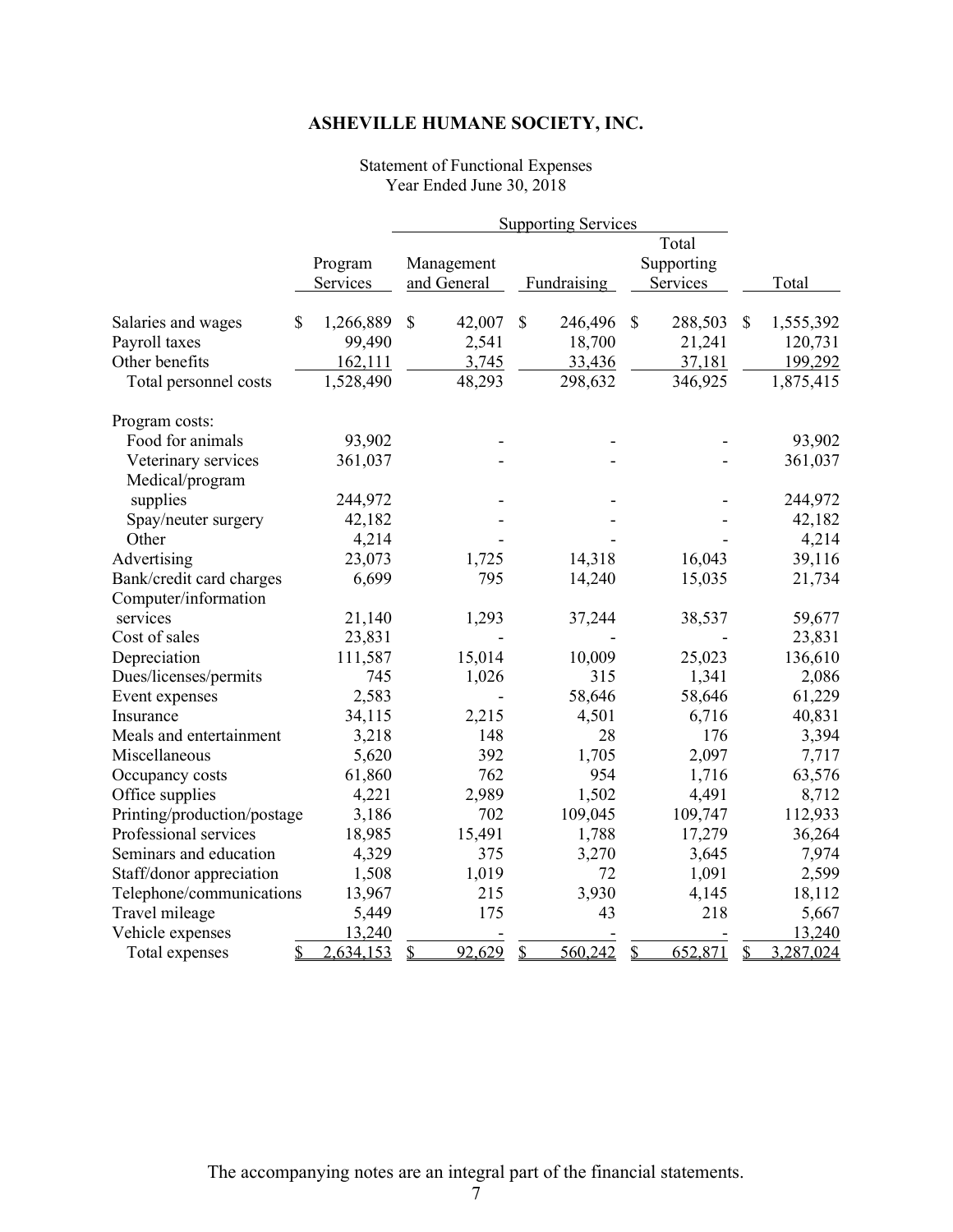### Statements of Cash Flows Years Ended June 30, 2019 and 2018

|                                                     |                | 2019       | 2018            |  |
|-----------------------------------------------------|----------------|------------|-----------------|--|
| <b>Cash flows from operating activities</b>         |                |            |                 |  |
| Decrease in net assets                              | \$             | (298, 015) | \$<br>(36, 238) |  |
| Adjustments to reconcile change in net assets to    |                |            |                 |  |
| net cash provided (used) by operating activities:   |                |            |                 |  |
| Depreciation                                        |                | 131,760    | 136,610         |  |
| Net gains on beneficial interest in endowment funds |                | (845)      | (2, 531)        |  |
| Receipt of donated stock                            |                | (62, 408)  | (7, 439)        |  |
| Gain on reduction of capital lease obligation       |                | (5,746)    | (4,933)         |  |
| Changes in working capital - sources (uses)         |                |            |                 |  |
| Accounts receivable                                 |                | 688        | (3,815)         |  |
| Promises to give                                    |                | 10,650     | 44,595          |  |
| Grants receivable                                   |                | 40,000     | (80,000)        |  |
| Prepaid expenses                                    |                | (196)      | (19, 138)       |  |
| Inventories                                         |                | 3,841      | 2,853           |  |
| Accounts payable                                    |                | (11, 754)  | (4, 817)        |  |
| <b>Accrued liabilities</b>                          |                | 9,834      | 7,342           |  |
| Accrued compensated absences                        |                | 5,498      | (1,934)         |  |
| Net cash provided (used) by operating activities    |                | (176, 693) | 30,555          |  |
| <b>Cash flows from investing activities</b>         |                |            |                 |  |
| Proceeds from sale of investments                   |                | 62,408     | 7,439           |  |
| Change in beneficial interest in endowment funds    |                | (142)      | (110)           |  |
| Purchase of property and equipment                  |                | (11, 322)  | (9, 471)        |  |
| Purchase of short-term investments                  |                | (2,863)    | (1,006)         |  |
| Net cash provided (used) by investing activities    |                | 48,081     | (3,148)         |  |
| <b>Cash flows from financing activities</b>         |                |            |                 |  |
| Repayment of capital lease obligation               |                |            | (526)           |  |
| Increase (decrease) in cash and equivalents         |                | (128, 612) | 26,881          |  |
| Cash and equivalents at beginning of year           |                | 891,427    | 864,546         |  |
| Cash and cash equivalents at end of year            | $\overline{2}$ | 762,815    | \$<br>891,427   |  |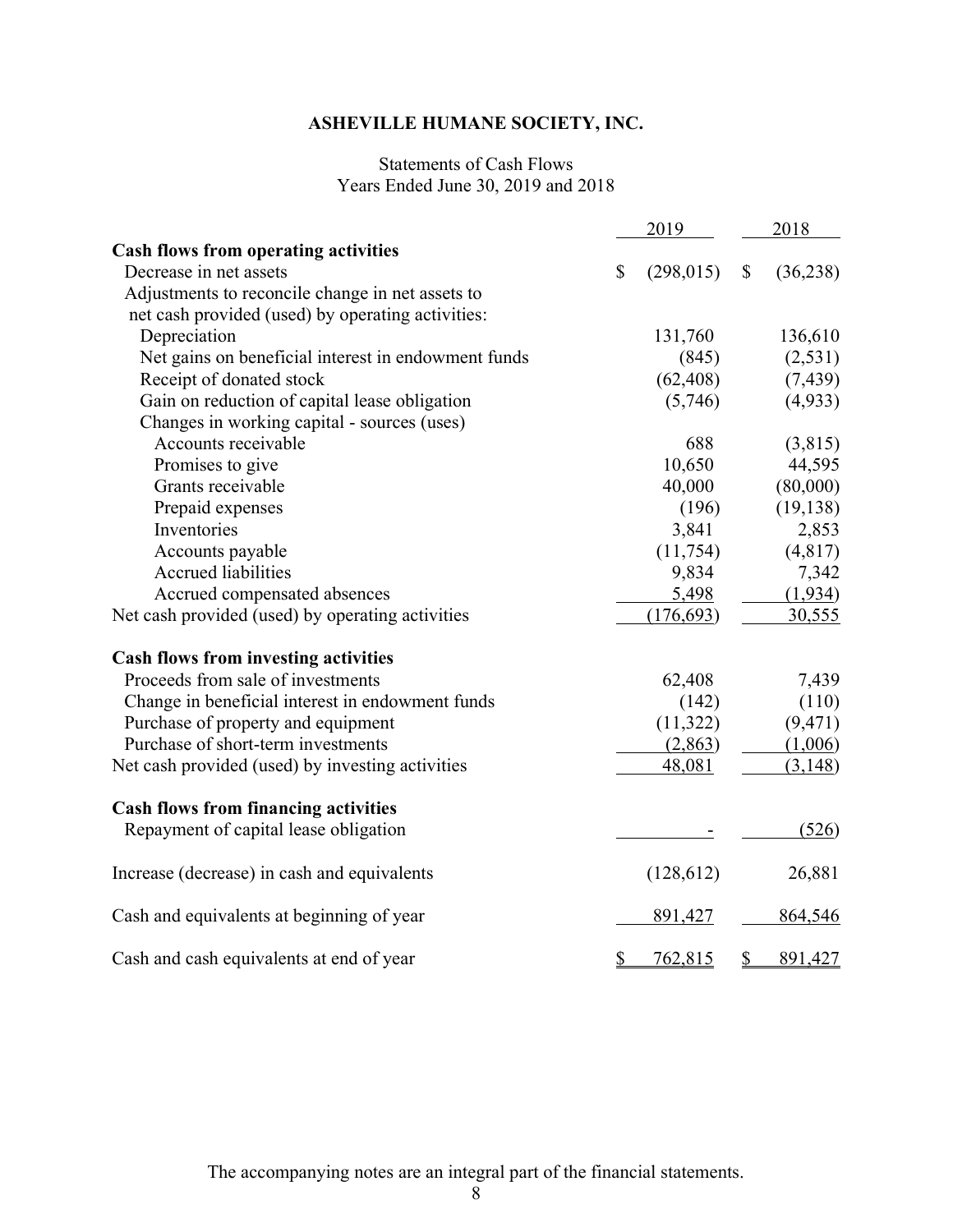Notes to Financial Statements June 30, 2019 and 2018

#### Note 1 - Summary of Significant Accounting Policies

#### **Organization**

Asheville Humane Society, Inc. (the Organization) is a non-profit corporation organized under the laws of the State of North Carolina. The organization is dedicated to promoting compassionate treatment of animals in Buncombe County and the Asheville, North Carolina community through education, sheltering, and adoption. Formed in 1984 as Buncombe County Friends for Animals, the organization operated as the governing body for the County Pet Adoption Center and Animal Shelter, previously operated by the County. The Organization has operated the Shelter since 1990. In 2010, the Organization, in partnership with Buncombe County, opened the Animal Care Campus. The Campus comprises two facilities: Asheville Humane Society Adoption and Education Center and the Buncombe County Animal Shelter. The two facilities operate side by side in a public-private partnership working collaboratively to eradicate animal homelessness.

#### Income Tax Status

The Organization is exempt from federal income tax under Section  $501(c)(3)$  of the Internal Revenue Code. However, income from certain activities not directly related to the Organization's tax-exempt purpose is subject to taxation as unrelated business income. In addition, the Organization qualifies for the charitable contribution deduction under Section  $170(b)(1)(A)$  and has been classified as an organization other than a private foundation under Section 509(a)(2). The Organization has also been classified as a publicly-supported charitable organization and is exempt from state taxes under North Carolina General Statute 105- 130.11(a).

#### Basis of Presentation

The financial statements of the Organization have been prepared on the accrual basis of accounting in accordance with accounting principles generally accepted in the United States of America (U.S. GAAP), which require the Organization to report information regarding its financial position and activities according to the following net asset classifications:

• *Net assets without donor restrictions:* Net assets that are not subject to donor-imposed restrictions and may be expended for any purpose in performing the primary objectives of the Organization. These net assets may be used at the discretion of Organization's management and Board of Directors.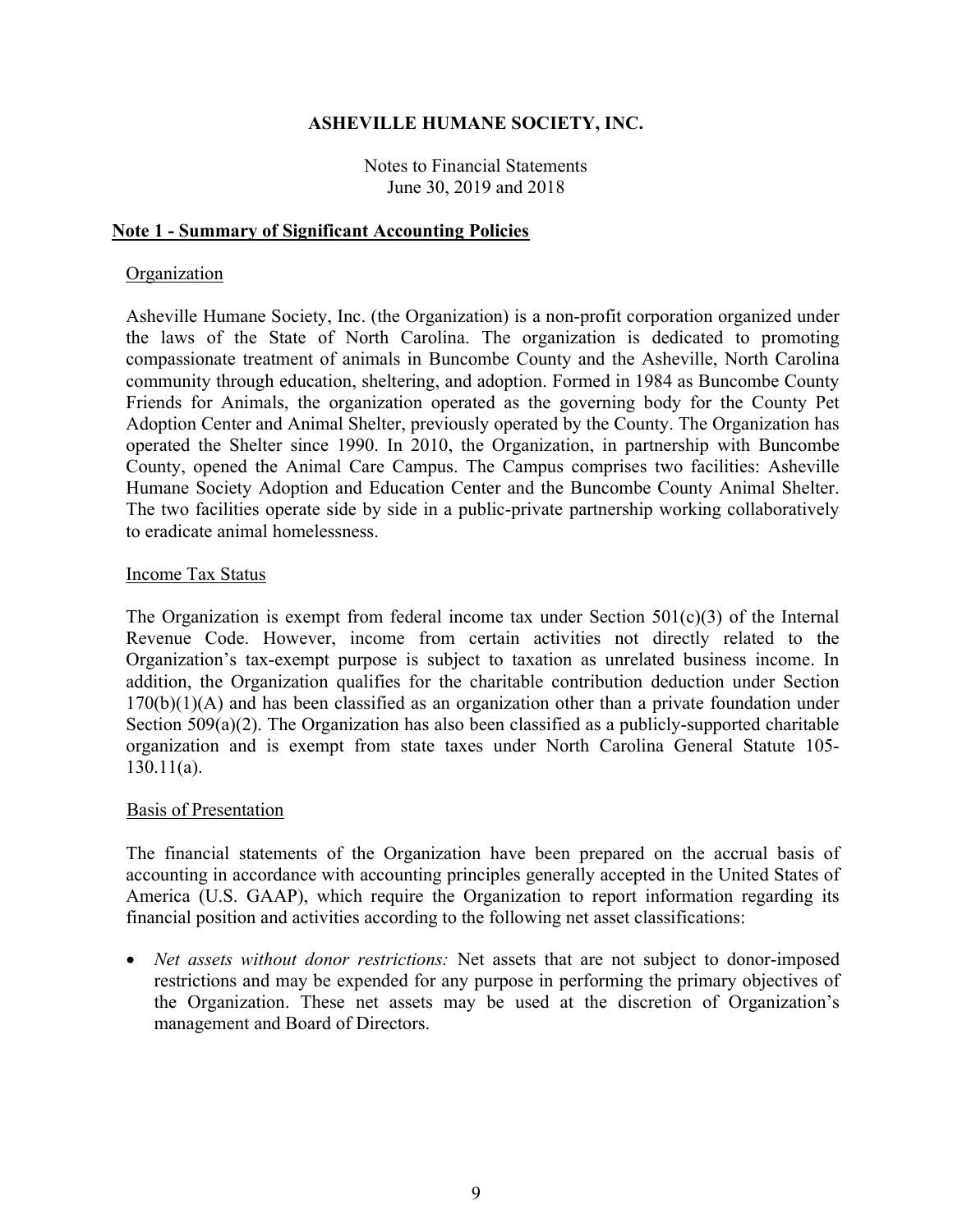#### Basis of Presentation (continued)

• *Net assets with donor restrictions:* Net assets subject to donor-imposed time or purpose restrictions. These restrictions limit the spending options when using these resources because the Organization has a fiduciary responsibility to follow the donors' instructions. Net assets with donor restrictions generally result from donor-restricted contributions and grants and promises to give. Some donor restrictions are temporary in nature; those restrictions will be met by actions of the Organization, or the passage of time. Other donor restrictions are perpetual in nature, whereby the donor has stipulated the funds be maintained in perpetuity.

Support is recorded as increases in net assets without donor restrictions unless use of the related assets is limited by donor-imposed restrictions. Expenses are reported as decreases in net assets without donor restrictions. Expirations of donor restrictions on net assets (that is, the donor-stipulated purpose has been fulfilled and/or time period has elapsed) are reported as net assets released from restrictions. The Organization has adopted a policy to classify donor restricted support as without donor restrictions to the extent that restrictions were met in the reporting period the support was recognized.

#### Measure of Operations

The statements of activities report all changes in net assets, including changes in net assets from operating and non-operating activities. Operating activities consist of those items attributable to the Organization's ongoing program services. Non-operating activities are earnings, including gains and losses, on investments and beneficial interest in endowment funds. These activities are considered to be more unusual or nonrecurring in nature.

#### Estimates

The preparation of financial statements in accordance with U.S. GAAP requires management to make estimates and assumptions that affect the reported amounts of assets and liabilities and disclosure of contingent assets and liabilities at the date of the financial statements and the reported amounts of revenues and expenses during the reporting period. Actual results could differ from those estimates.

#### Fair Value of Financial Instruments

The carrying value of substantially all reported assets and liabilities, other than beneficial interest in endowment funds and obligations under capital lease, approximates fair value due to the relatively short-term nature of the financial instruments.

Fair value of beneficial interest in endowment funds is discussed in Note 8.

Amounts recognized for obligations under capital lease approximate fair value due to the market rate of interest charged to outstanding balances.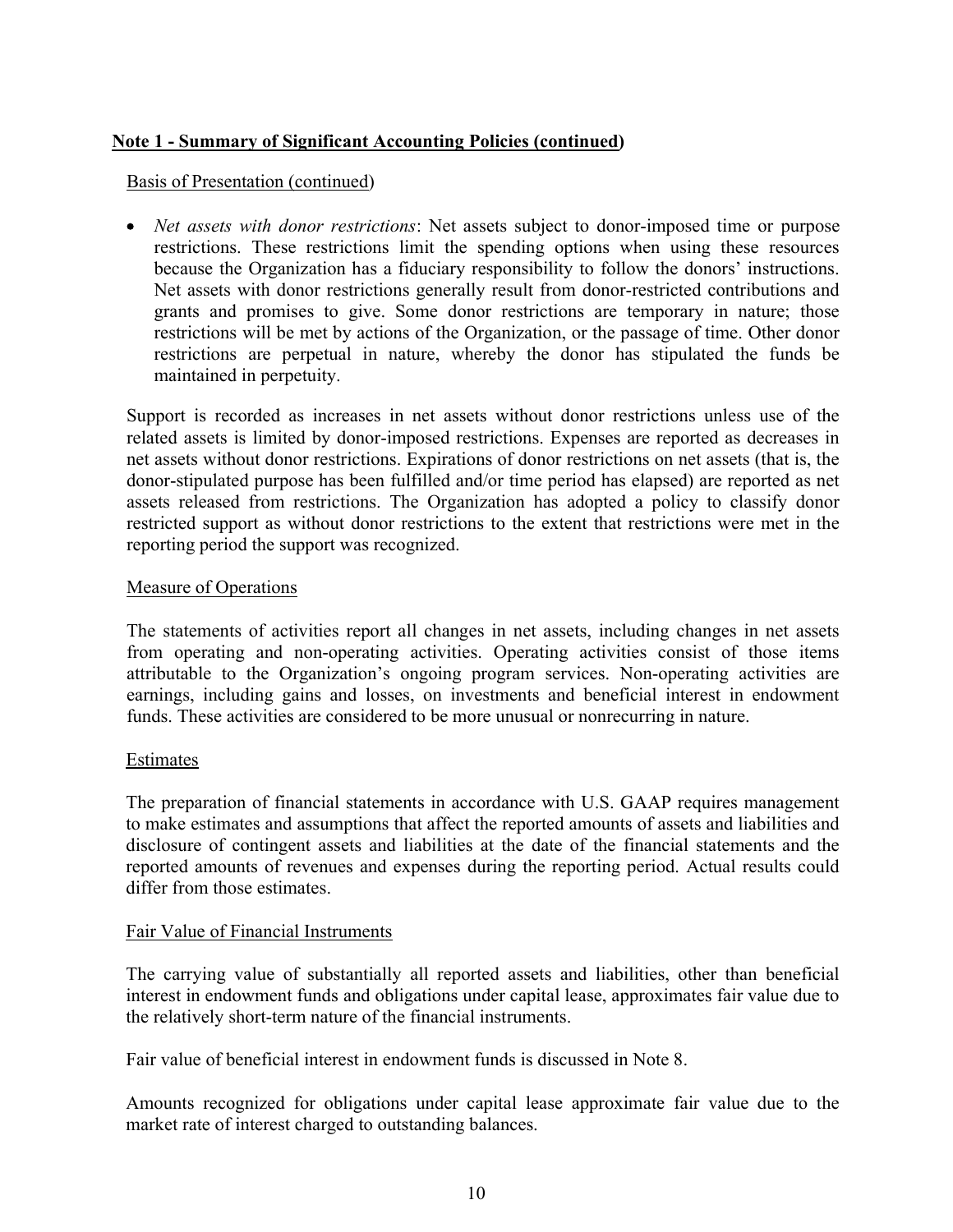#### Cash and Equivalents

For purposes of the statement of cash flows, the Organization considers all highly liquid investments with an initial maturity of three months or less to be cash equivalents. Designated cash consists of cash held for operating and capital reserves which is to be used as directed by the Board of Directors.

#### Short-term Investments

Short-term investments consist of certificates of deposit with initial maturities exceeding three months.

#### Promises to Give

Conditional promises to give are not recognized in the financial statements until the conditions are substantially met. Unconditional promises to give that are expected to be collected within one year are recorded at net realizable value. Unconditional promises to give that are expected to be collected in more than one year are recorded at the present value of their future cash flows. The discounts on those amounts are computed using risk-adjusted interest rates applicable to the years in which the promises are expected to be received. Management has determined that these amounts are fully collectible; therefore, no allowance for uncollectible promises to give has been established.

### Grants Receivable

Grants receivable consist of amounts awarded by supporting entities but not yet received as of year-end. An allowance for doubtful accounts has not been established as management believes all amounts are collectible.

#### Inventories

Inventories consist of pet supplies sold in retail operations. All inventories are valued at lower of cost or net realizable value as determined by the first-in first-out method.

#### Beneficial Interest in Endowment Funds

The Beneficial Interest in Endowment Funds is recorded at fair market value. The Organization created the Asheville Humane Society Adoption Center Fund with the Community Foundation of Western North Carolina, Inc. (the Foundation) specifically for major expenses (over \$5,000) for the preservation and maintenance of the Adoption Center. Both unrealized gains and losses from the fluctuation of market value and realized gains and losses from sales are reflected in the statements of activities.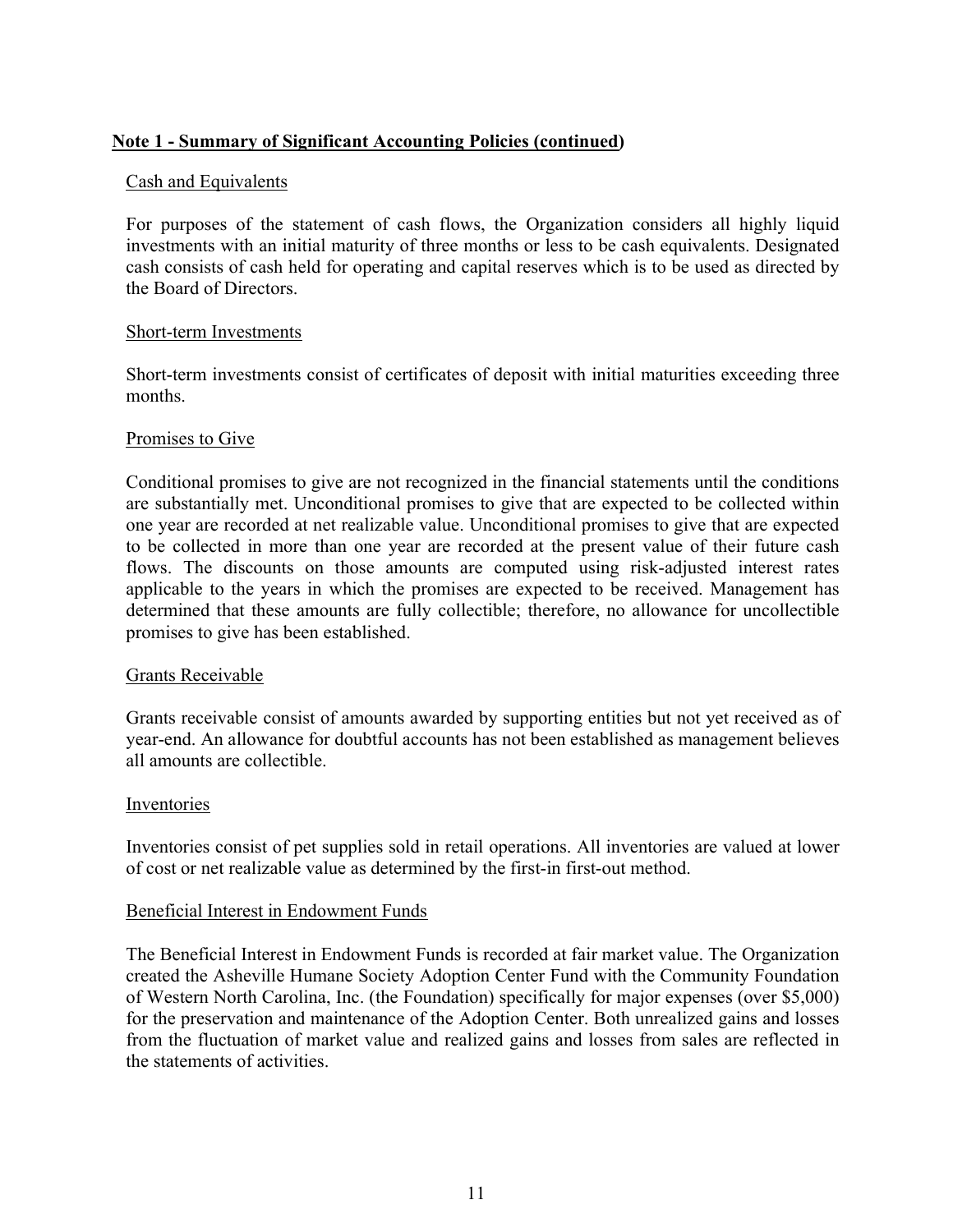#### Investment Income and Gains

Investment income and gains restricted by donors are reported as increases in unrestricted net assets if the restrictions are met (either a stipulated time period ends or a purpose restriction is accomplished) in the reporting period in which the income and gains are recognized.

#### Fair Value Measurements and Disclosures

The Organization applies the U.S. GAAP authoritative guidance for fair value measurements and disclosures, which defines fair value, establishes a framework for measuring fair value, and requires certain disclosures about fair value measurements. The standard describes three levels of inputs that may be used to measure fair value:

Level 1 - Inputs to the valuation methodology are unadjusted quoted prices for identical assets or liabilities in active markets that the Organization has the ability to access.

Level 2 - Inputs to the valuation methodology include:

- quoted prices for similar assets or liabilities in active markets;
- quoted prices for identical or similar assets or liabilities in inactive markets;  $\bullet$
- inputs other than quoted market prices that are observable for the asset or liability;
- inputs that are derived principally from or corroborated by observable market data.  $\bullet$

If the asset or liability has a specified (contractual) term, the Level 2 input must be observable for substantially the full term of the asset or liability.

Level 3 - Inputs to the valuation methodology are unobservable and significant to the fair value measurement.

Assets and liabilities within the hierarchy are based on the lowest (or least observable) input that is significant to the measurement. The Organization's assessment of the significance of an input requires judgment, which may affect the valuation and classification within the fair value hierarchy.

#### Property and Equipment

Additions to property and equipment, if purchased, are recorded at cost. Major renewals and replacements are capitalized as incurred. Expenditures for repairs and maintenance that do not improve or extend the life of the asset are expensed as incurred. The Organization has adopted an accounting practice to capitalize all property and equipment with a cost greater than \$2,500. Depreciation is computed using the straight-line method over the estimated useful life of the asset, ranging from three to thirty-nine years.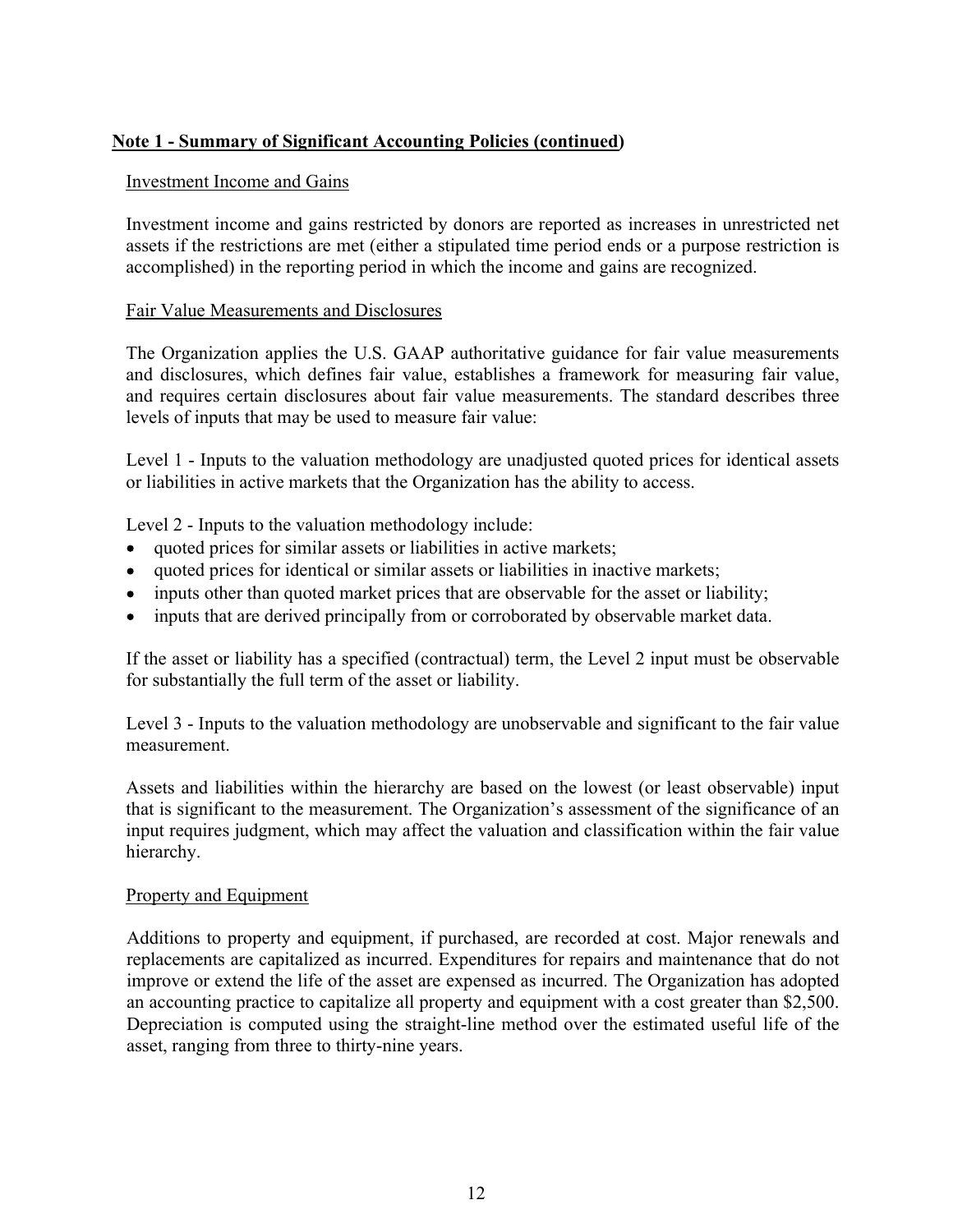#### Donated Property and Equipment

Donations of property and equipment are recorded as contributions at the estimated fair value at the date of the gift. The Organization reports gifts of property and equipment as contributions without donor restrictions unless explicit donor stipulations specify how the donated assets must be used. Gifts of long-lived assets with explicit restrictions that specify how the assets are to be used and gifts of cash and other assets that must be used to acquire long-lived assets are recorded as net assets with donor restrictions until such assets are acquired or placed in service.

#### Donated Assets

Donated marketable securities are recorded as contributions at their estimated fair value at the date of donation.

Donated materials and supplies are reflected as in-kind contributions at their estimated fair value at the date of donation. For the years ended June 30, 2019 and 2018, the Organization received in-kind materials, supplies, and advertising in the amount of \$113,094 and \$117,392, respectively.

#### Donated Services

Donated services are recognized as contributions if the services (a) create or enhance nonfinancial assets or (b) require specialized skills, are performed by people with those skills, and would otherwise be purchased by the Organization. The Organization received \$142,841 and \$175,800 in donated veterinary services during the years ended June 30, 2019 and 2018, respectively. Volunteers also provided a variety of tasks that assist the Organization with specific objectives throughout the year that are not recognized as contributions in the financial statements since the recognition criteria were not met.

#### Advertising

Advertising costs are expensed as incurred. For the years ended June 30, 2019 and 2018, amounts charged to expense were \$31,635 and \$39,116, respectively.

#### Functional Allocation of Expenses

The costs of providing various program and supporting activities have been summarized on a functional basis in the statements of activities and functional expenses. Certain categories of expenses are attributable to programs and support. Expenses for food for animals, veterinary services, medical supplies, and spay/neuter surgeries are directly related to program services. All other expenses are allocated based on estimates of time and effort.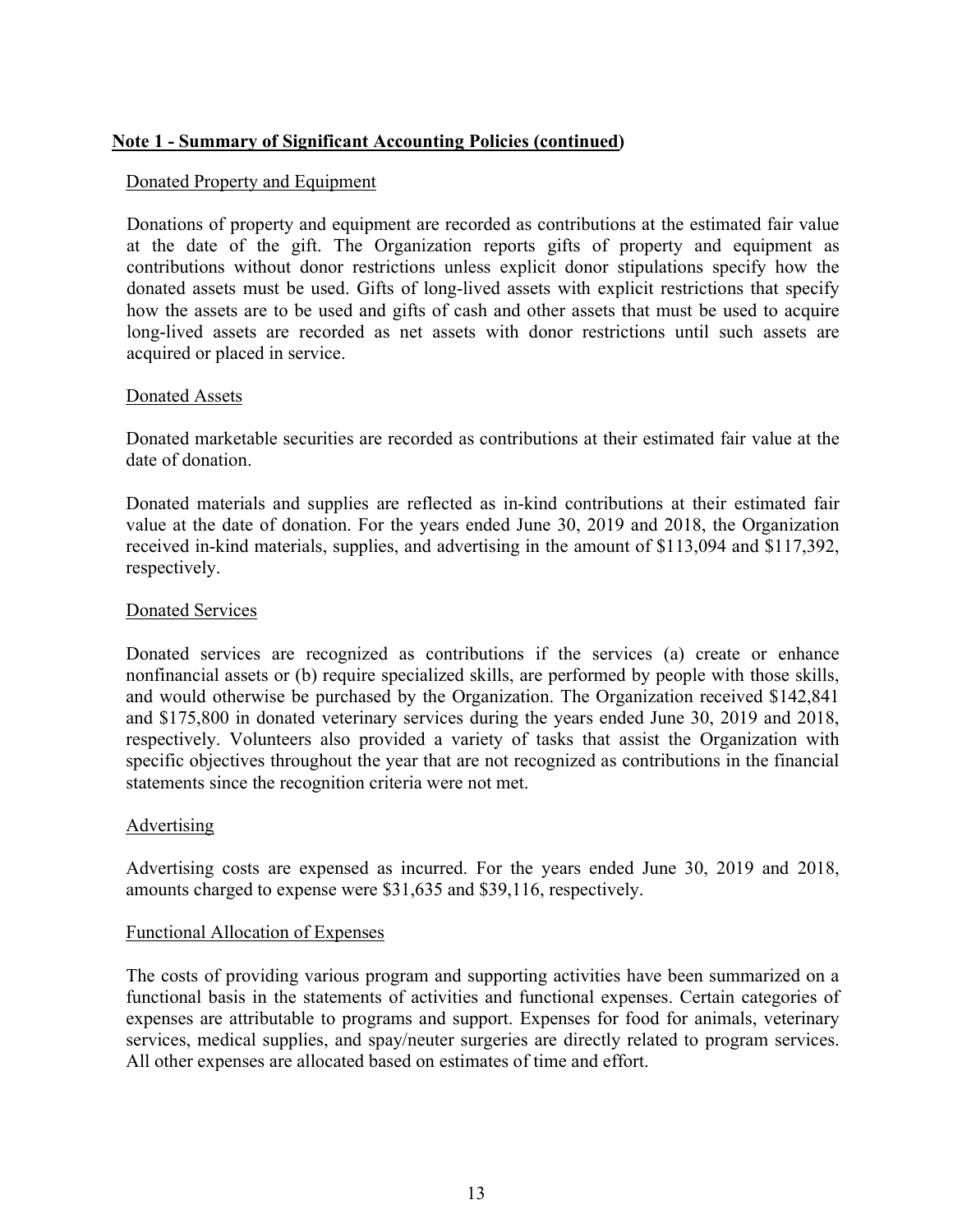#### New Accounting Pronouncement

During the year ended June 30, 2019, the Organization adopted the requirements of Financial Accounting Standards Board (FASB) Accounting Standards Update (ASU) No. 2016-14, Presentation of Financial Statements of Not-for-Profit Entities. This Update addresses the complexity and understandability of net asset classification, deficiencies in information about liquidity and availability of resources, and lack of consistency in the type and information provided about expenses and investment return between not-for-profit entities. A key change required by ASU 2016-14 is the net asset classes used in these financial statements. Amounts previously reported as unrestricted net assets are now reported as net assets without donor restrictions and amounts previously reported as temporarily and permanently restricted net assets are now combined and reported as net assets with donor restrictions. A footnote on liquidity has also been added (Note 3).

The accompanying information from the 2018 financial statements has been restated to conform to the 2019 presentation and disclosure requirements of ASU 2016-14.

#### Recently Issued Accounting Pronouncements

In January 2016, the FASB issued ASU No. 2016-01, Financial Instruments - Overall: Recognition and Measurement of Financial Assets and Financial Liabilities (ASU 2016-01). ASU 2016-01 changes certain aspects of recognition, measurement, presentation, and disclosure of financial instruments. The standard is effective for financial statements for years beginning after December 15, 2018. The Organization is in the process of evaluating the effect this guidance will have on its financial statements and related disclosures.

In February 2016, the FASB issued ASU No. 2016-02, Leases (ASU 2016-02). ASU 2016-02 is intended to improve financial reporting about leasing transactions. The ASU will require lessees to recognize a lease liability and right-of-use asset for most leases, including operating leases. The standard will be effective for annual periods beginning after December 15, 2020. Early adoption is permitted. The Organization is in the process of evaluating the effect this guidance will have on its financial statements and related disclosures.

In June 2018, the FASB issued ASU No. 2018-08, Clarifying the Scope and the Accounting Guidance for Contributions Received and Contributions Made. ASU 2018-08 is intended to clarify and improve the guidance about the distinction between contributions and exchange transactions and determine whether a contribution is conditional. This ASU will be effective for annual periods beginning after December 15, 2018. The Organization is in the process of evaluating the effect this guidance will have on its financial statements and related disclosures.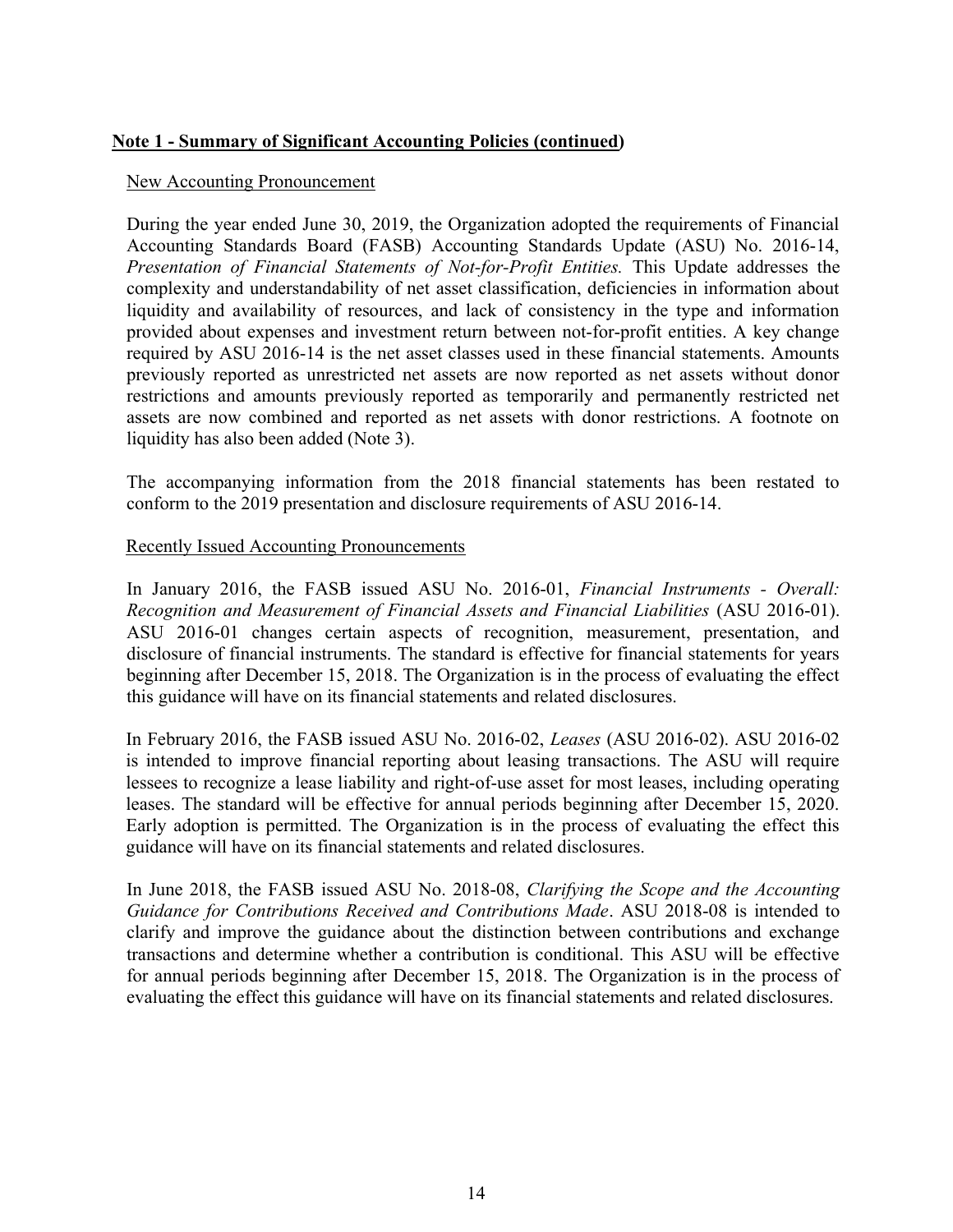# Note 2 - Net Assets

Net assets are described as follows:

| <u>At June 30</u>                                    | 2019          | 2018          |
|------------------------------------------------------|---------------|---------------|
| Net assets without donor restrictions:               |               |               |
| Undesignated                                         | \$<br>296,755 | \$<br>405,732 |
|                                                      | 2,541,274     | 2,655,966     |
| Investment in property and equipment                 |               |               |
| Board designated:                                    | 200,394       | 150,085       |
| Operating reserves                                   |               |               |
| Capital reserves<br>Total board designated           | 50,000        | 50,000        |
|                                                      | 250,394       | 200,085       |
| Net assets without donor restrictions                | 3,088,423     | 3,261,783     |
| Net assets with donor restrictions:                  |               |               |
| Subject to expenditure for specified purpose:        |               |               |
| Animal food                                          | 1,726         | 2,000         |
| Animal supplies                                      | 8,169         |               |
| ASPCA - other                                        | 1,916         | 2,816         |
| Behavior program                                     | 500           | 500           |
| Board expenses                                       | 308           | 752           |
| Building maintenance                                 | 175,599       | 177,695       |
| Civicore project - database                          |               | 2,750         |
| Community pets                                       | 67,994        | 103,352       |
| Disaster relief                                      | 2,411         | 2,412         |
| Endowment - AHS Adoption Center Fund                 | 11,903        | 10,917        |
| Foster program                                       | 1,710         | 5,000         |
| Grooming supplies and equipment                      | 3,015         | 6,026         |
| June B. Davis fund                                   |               | 8,333         |
| Life savings program                                 | 119,587       | 120,000       |
| Lilly Grace                                          |               | 19,795        |
| Medical assistance vouchers                          |               | 7,500         |
| Safety net                                           | 57,821        | 58,987        |
| Spay/neuter                                          | 1,491         | 14,018        |
| Spay/neuter - low cost                               |               | 2,350         |
| Temporary boarding and pet deposits                  |               | 5,637         |
| Transport                                            |               | 17,081        |
| Wellness Clinic - Community solutions                | 14,871        | 20,755        |
| Subject to expenditure when a specified event occurs |               |               |
| Promises to give, net of current portion             |               | 5,000         |
| Not subject to spending policy or appropriation:     |               |               |
| Investment in perpetuity - endowments                | 35,000        | 35,000        |
| Net assets with donor restrictions                   | 504,021       | 628,676       |
|                                                      |               |               |
| Total net assets                                     | 3,592,444     | 3,890,459     |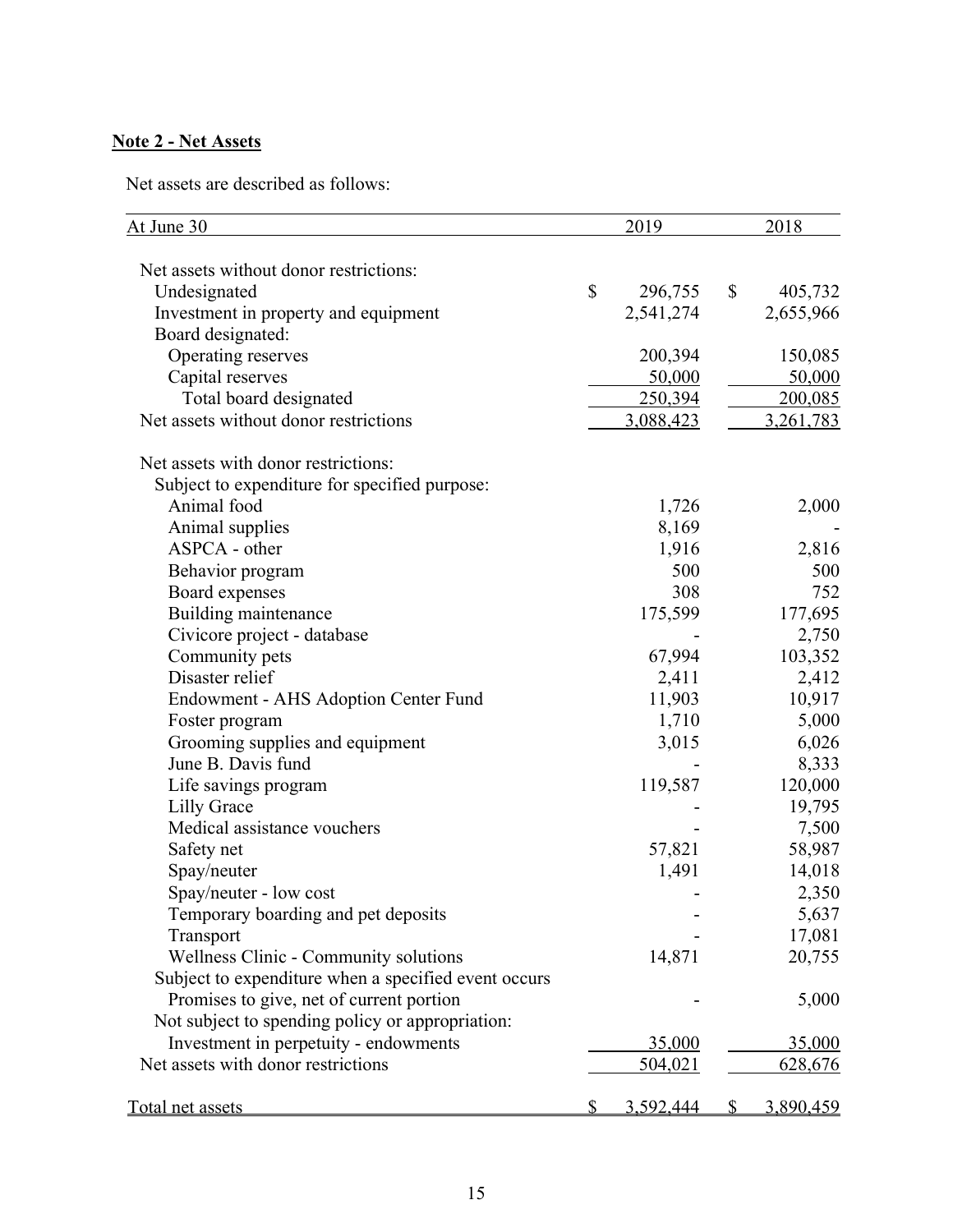#### Note 3 - Liquidity and Availability of Financial Assets

The Organization receives significant contributions and grants restricted by donors or grantors, and these funds are ongoing, major, and central to its operations. As a result, the Organization considers these contributions and grants to be available to meet cash needs for general expenditures.

The Organization manages liquidity and reserves utilizing three guiding principles:

- Operating within a prudent range of financial soundness and stability,
- Maintaining adequate liquid assets to fund near-term operating needs, and  $\bullet$
- Monitoring expenses closely  $\bullet$

The Organization has a policy to structure its financial assets to be available as its general expenditures, liabilities, and other obligations become due. The Organization invests cash in excess of daily requirements in insured cash sweep accounts and money market funds.

The Organization maintains a line of credit with maximum borrowings of \$100,000 to meet short-term working capital needs if necessary.

Board designated operating and capital reserves are available, if necessary, for expenditure by appropriation by the Board.

The following reflects the liquidity and availability of the Organization's financial assets:

| At June 30                                          | 2019          | 2018          |
|-----------------------------------------------------|---------------|---------------|
|                                                     |               |               |
| Financial assets:                                   |               |               |
| Cash and equivalents                                | \$<br>762,815 | \$<br>891,427 |
| Short-term investments                              | 254,871       | 252,008       |
| Accounts receivable                                 | 11,128        | 11,816        |
| Promises to give                                    |               | 10,650        |
| Grants receivable                                   | 40,000        | 80,000        |
| Beneficial interest in endowment funds              | 46,904        | 45,917        |
| Total financial assets                              | 1,115,718     | 1,291,818     |
| Amounts not available for general expenditure:      |               |               |
| Board designated reserves                           | (250, 394)    | (200, 085)    |
| Total net assets with donor restrictions            | (504, 021)    | (628, 676)    |
| Add back: promises to give, current portion         |               | 5,650         |
| Add back: grants receivable, current portion        | 40,000        | 40,000        |
| Total amounts not available for general expenditure | (714, 415)    | (783, 111)    |
| Net financial assets available to meet cash needs   |               |               |
| for general expenditures within one year            | 401,303       | 508,707       |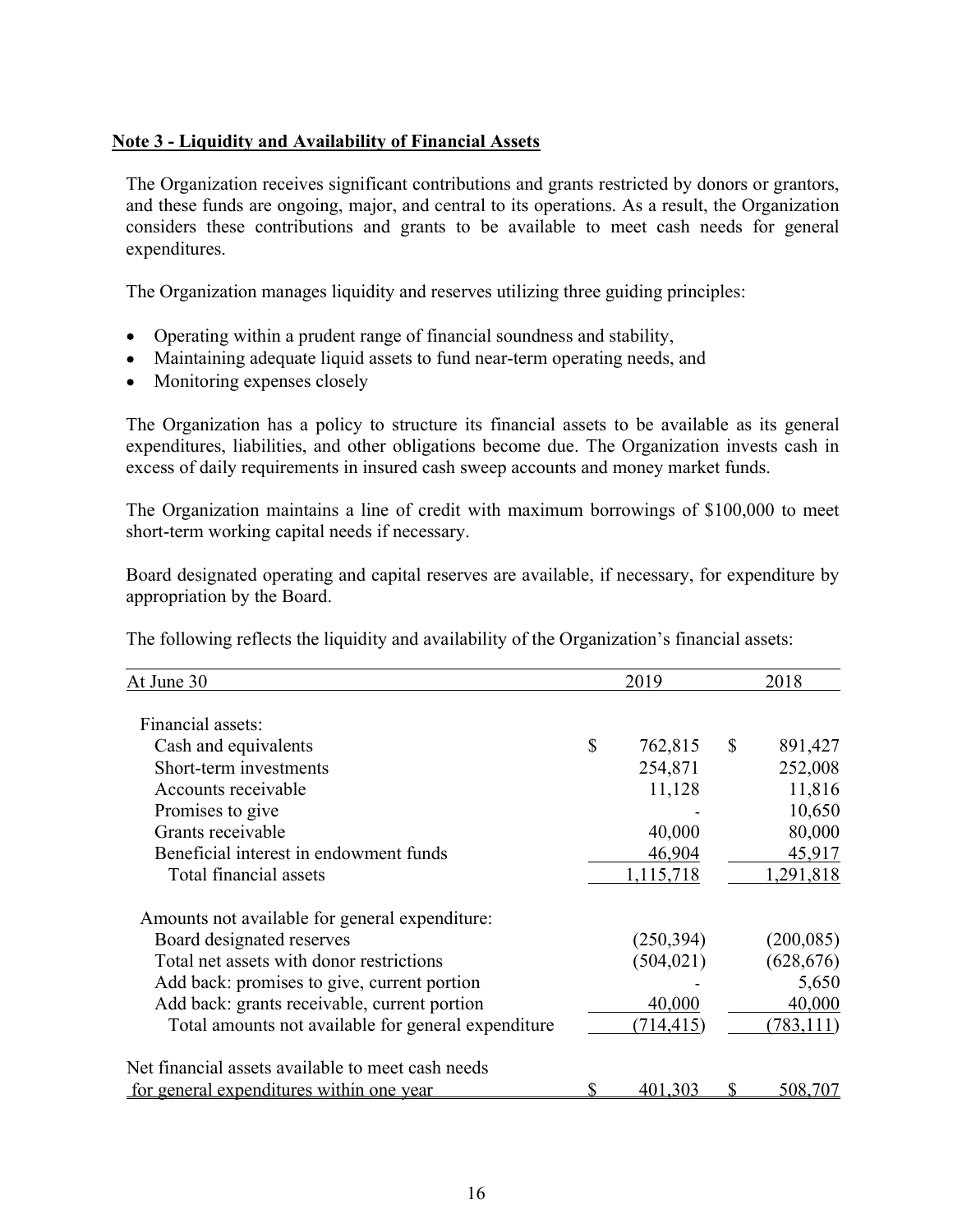#### Note 4 - Accounts Receivable

Accounts receivable are described as follows:

| At June 30                                                       | 2019                        | 2018                  |
|------------------------------------------------------------------|-----------------------------|-----------------------|
| Customer receivables<br>Employee advance<br>Sales tax receivable | \$<br>2,479<br>546<br>8,103 | 2,171<br>115<br>9,530 |
| Accounts receivable                                              | 11.128                      | 11,816                |

#### Note 5 - Promises to Give

Promises to give represent pledges for the Thrive! Together Campaign. Unconditional promises to give consist of the following:

| At June 30                                     | 2019 |                          | 2018           |
|------------------------------------------------|------|--------------------------|----------------|
| Due in less than one year<br>One to five years |      | $\overline{\phantom{a}}$ | 5,650<br>5,000 |
| Promises to give                               |      |                          | 10,650         |

#### Note 6 - Grants Receivable

Grants receivable are expected to be collected as follows:

| At June 30                                     | 2019   | 2018             |
|------------------------------------------------|--------|------------------|
| Due in less than one year<br>One to five years | 40,000 | 40,000<br>40,000 |
| Grants receivable                              | 40,000 | 80,000           |

#### Note 7 - Beneficial Interest in Endowment Funds

The beneficial interest in endowment funds is managed by the Community Foundation of Western North Carolina (Foundation). The fund agreement grants variance power to the Foundation. This power allows the Board of Directors of the Foundation to modify any condition or restriction on the distributions of funds if, in it's sole judgment (without the approval of any trustee, custodian, or agent), such condition or restriction becomes in effect unnecessary, incapable of fulfillment, or inconsistent with the charitable needs served by the Foundation. The Organization's beneficial interest in endowment funds is presented in the financial statements in the aggregate at fair value. These funds are invested in an allocated investment pool at the Foundation.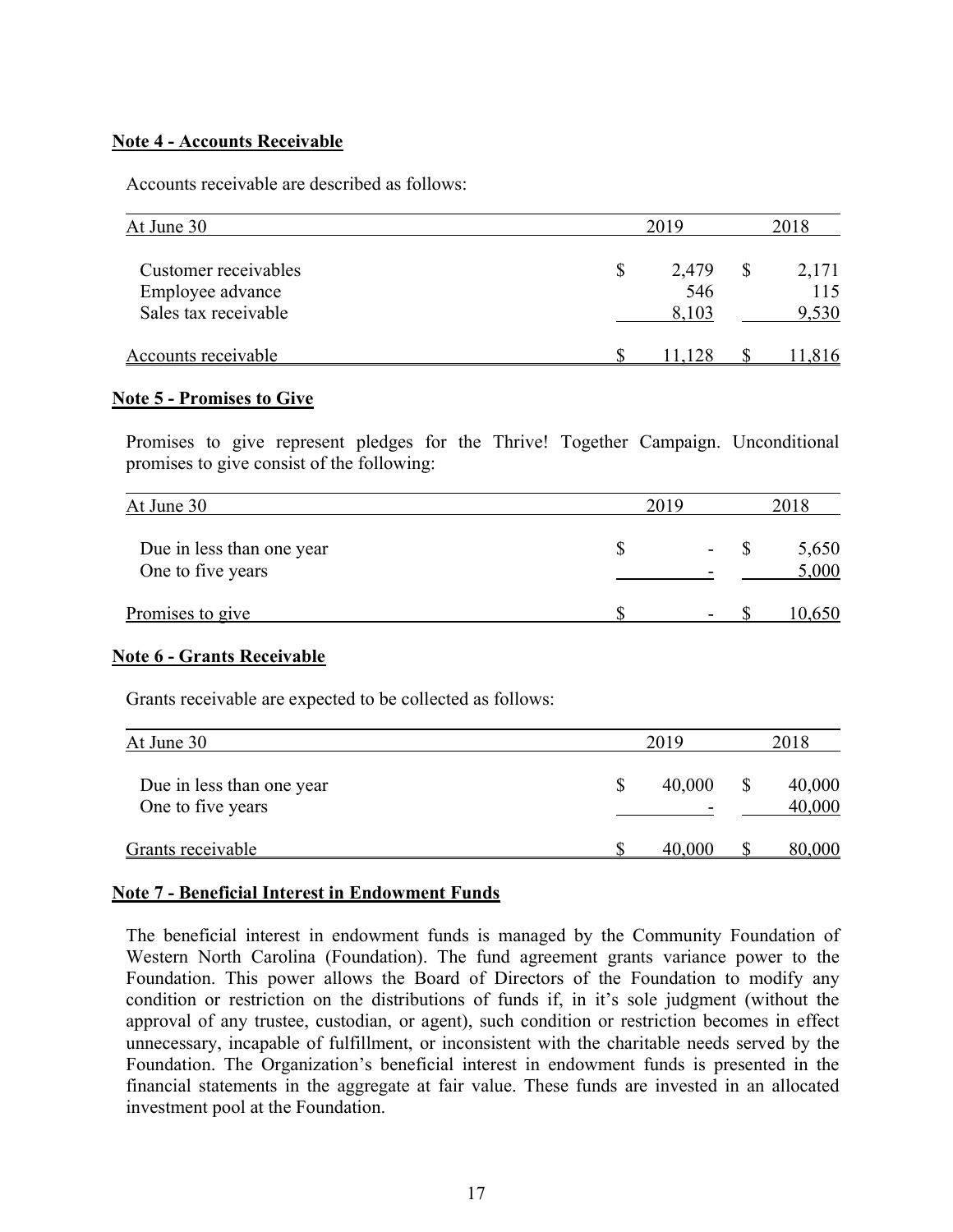#### Note 8 - Fair Value Measurements

The fair value of each financial instrument described below was measured using the framework for measuring fair value described in Note 1.

Short-term investments are certificates for deposit that can be liquidated and used for operations. The assets are considered Level 1 inputs.

The beneficial interest in endowment funds is reported at fair value based on information provided by the Foundation. Due to the nature of the assets the Organization owns, the instrument is valued using Level 3 inputs.

| Year Ended June 30                | 2019         | 2018   |
|-----------------------------------|--------------|--------|
| Level 3 inputs, beginning of year | \$<br>45,917 | 43,276 |
| Investment income                 | 453          | 451    |
| Net appreciation                  | 845          | 2,531  |
| Fees                              | (311)        | (341)  |
| Level 3 inputs, end of year       | 46,904       | 45,917 |

#### Note 9 - Property and Equipment

Property and equipment consists of the following:

| At June 30                     | 2019           | 2018                        |
|--------------------------------|----------------|-----------------------------|
|                                |                |                             |
| <b>Buildings</b>               | 2,945,788<br>S | 2,935,471<br>$\mathbb{S}^-$ |
| Land                           | 186,000        | 186,000                     |
| Furniture and fixtures         | 268,720        | 268,720                     |
| Vehicles                       | 139,162        | 139,162                     |
| Computers and equipment        | 75,721         | 77,234                      |
|                                | 3,615,391      | 3,606,587                   |
| Less, accumulated depreciation | 1,061,680      | 932,438                     |
|                                |                |                             |
| Property and equipment         | 2,553,711      | 2,674,149<br>S.             |

Depreciation expense for the years ended June 30, 2019 and 2018, was \$131,760 and \$136,610, respectively.

#### Note 10 - Line of Credit

The organization maintains a \$100,000 unsecured line of credit with a local bank to be used for operational needs. The line renews annually in January and the interest rate is the bank's prime rate plus 0.50%. The terms require monthly interest payments. As of June 30, 2019 and 2018, there was no balance outstanding on this line of credit.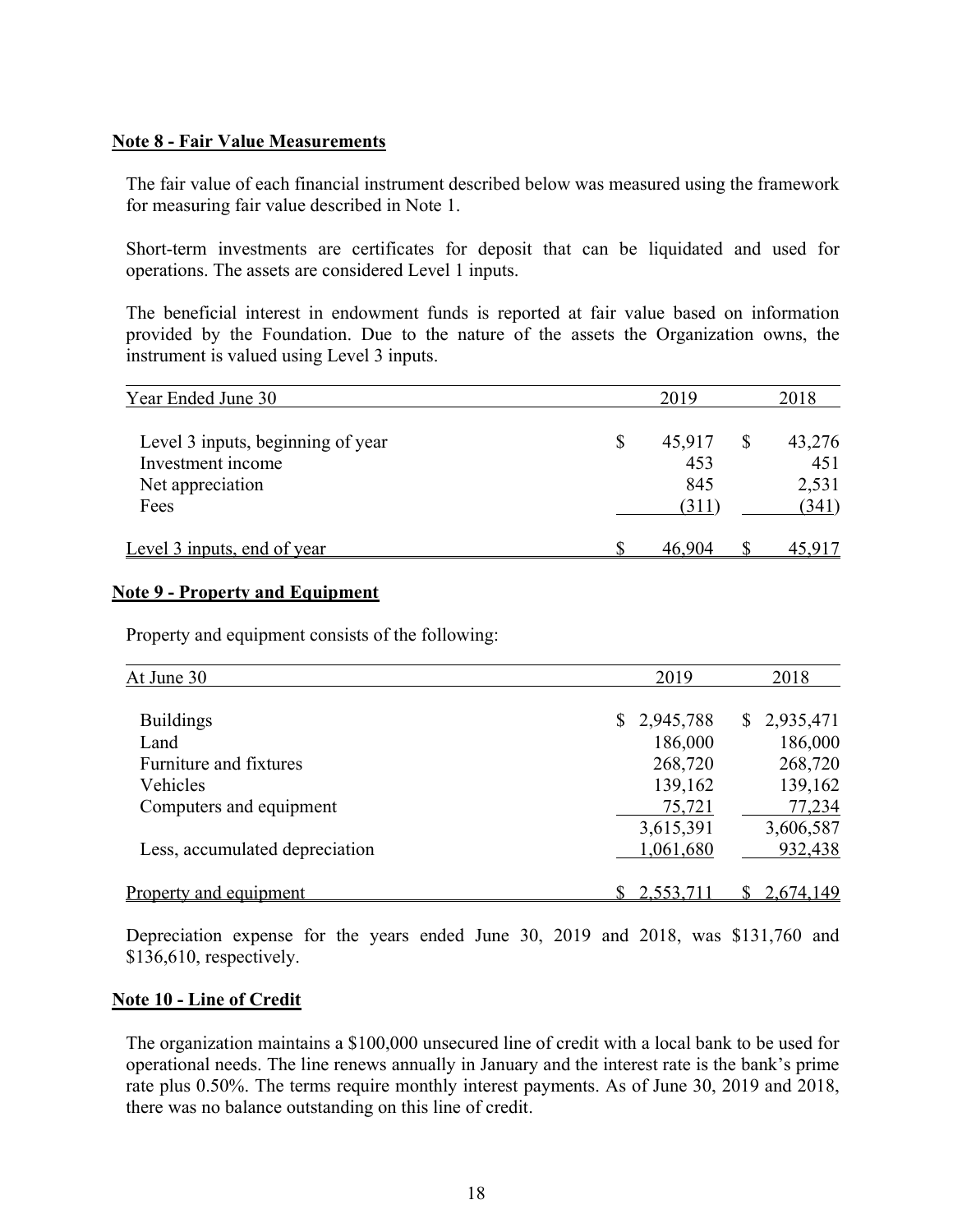#### Note 11 - In-kind Contributions

In-kind contributions are summarized as follows:

| At June 30               | 2019         |    | 2018    |  |
|--------------------------|--------------|----|---------|--|
|                          |              |    |         |  |
| Animal food and supplies | \$<br>90,245 | \$ | 76,294  |  |
| Veterinary services      | 142,841      |    | 175,800 |  |
| General supplies         | 4,269        |    | 1,363   |  |
| Advertising              | 6,980        |    | 11,316  |  |
| Food                     |              |    | 319     |  |
| Fundraisers              | 11,600       |    | 28,100  |  |
| In-kind contributions    | 255,935      |    | 293,192 |  |

### Note 12 - Lease Commitments

The Organization leases office equipment under operating leases. The leases require various monthly payment amounts and expire through 2022. Rent expense for the years ended June 30, 2019 and 2018, was \$8,148 and \$4,319, respectively. Future minimum payments under all operating leases are as follows:

| <b>Years Ending June 30</b>  |             |
|------------------------------|-------------|
| 2020                         | 6,987<br>\$ |
| 2021                         | 6,327       |
| 2022                         | 5,800       |
| 2023                         |             |
| 2024                         |             |
| Total minimum lease payments | σ<br>19,114 |

#### Note 13 - Obligation Under Capital Lease

A description of the capital lease is as follows:

| At June 30                                                                                                                       | 2019 |        | 2018     |        |
|----------------------------------------------------------------------------------------------------------------------------------|------|--------|----------|--------|
| Capital lease obligation on equipment<br>at 5.2% interest, with a cost of \$33,744,<br>less accumulated depreciation of \$27,558 | S    | 12,437 | <b>S</b> | 18,183 |
| Less, current portion of capital lease obligation                                                                                |      | 6,058  |          | 5,749  |
| Obligation under capital lease, net of current portion                                                                           |      | 6379   |          |        |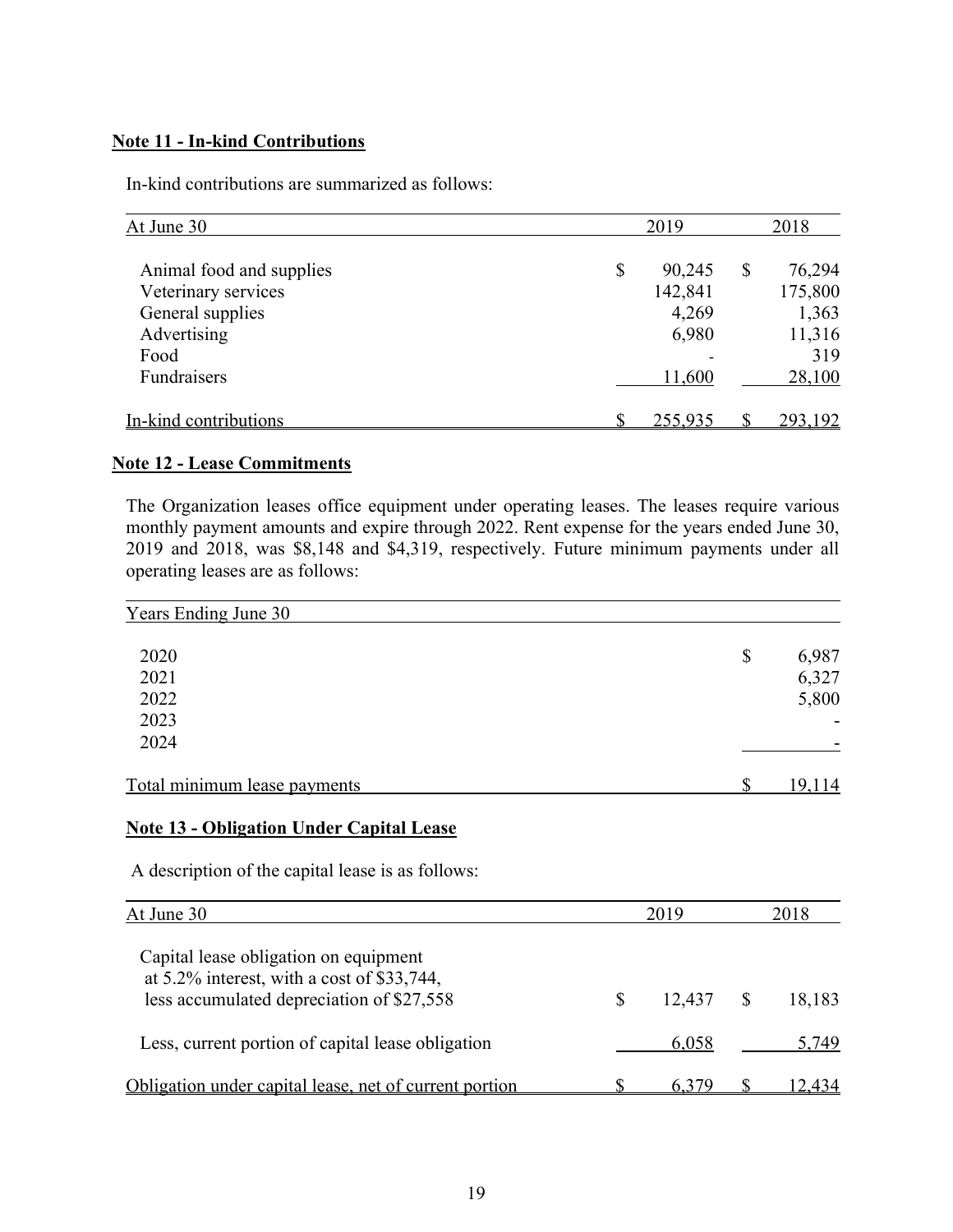#### Note 13 - Obligation Under Capital Lease (continued)

| Years Ending June 30                    |                           |       |
|-----------------------------------------|---------------------------|-------|
| 2020                                    | $\boldsymbol{\mathsf{S}}$ | 6,563 |
| 2021                                    |                           | 6,560 |
| 2022                                    |                           |       |
| 2023                                    |                           |       |
| 2024                                    |                           |       |
|                                         | 13,123                    |       |
| Less, amounts representing interest     |                           | (686) |
| Present value of minimum lease payments | 12,437                    |       |

Scheduled payments on capital lease obligation for the next five years are as follows:

#### Note 14 - Retirement Plan

The Organization maintains a SIMPLE IRA plan for eligible employees. During the years ended June 30, 2019 and 2018, the Organization contributed \$27,395 and \$22,720, respectively, to the plan.

#### Note 15 - Uninsured Cash Balances

The Organization maintains its cash balances at financial institutions that are insured by the Federal Deposit Insurance Corporation (FDIC) up to \$250,000. The uninsured cash balances at June 30, 2019 and 2018, were \$286,828 and \$372,374, respectively.

#### Note 16 - Summary Disclosure of Significant Contingencies

#### Risk Management

The Organization is exposed to various risks of loss related to torts; theft of, damage to and destruction of assets; errors and omissions; injuries to employees and volunteers; and natural disasters. The Organization carries commercial insurance coverage for risks of loss. Claims have not exceeded coverage in any year since inception.

#### Revenues

The Organization maintains a contract with Buncombe County to provide shelter services. The Organization received approximately 30% and 29% of total revenues and other support from this source for the years ended June 30, 2019 and 2018, respectively.